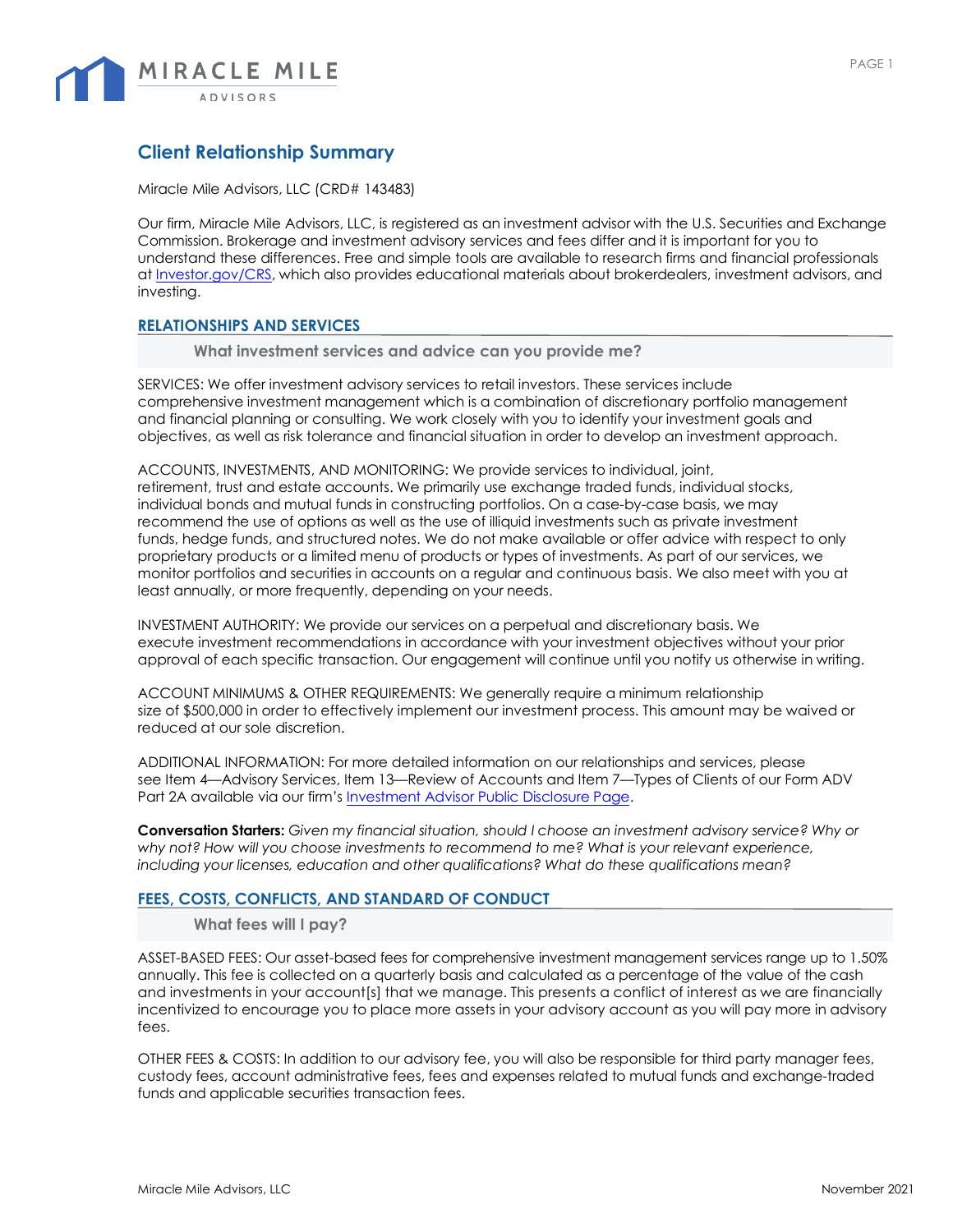

ADDITIONAL INFORMATION: You will pay fees and costs whether you make or lose money on your investments. Fees and costs will reduce any amount of money you make on your investments over time. Please make sure you understand what fees and costs you are paying. For more detailed information on our fees, please see Item 5—Fees and Compensation of our Form ADV Part 2A available via our firm's [Investment Advisor Public](https://adviserinfo.sec.gov/firm/summary/143483)  [Disclosure Page.](https://adviserinfo.sec.gov/firm/summary/143483) 

**Conversation Starters:** *Help me understand how these fees and costs might affect my investments. If I give you \$10,000 to invest, how much will go to fees and costs, and how much will be invested for me?*

**What are your legal obligations to me when acting as my investment advisor? How else does your firm make money and what conflicts of interest do you have?** 

*When we act as your investment advisor*, we have to act in your best interest and not put our interests ahead of yours. At the same time, the way we make money creates some conflicts with your interests. You should understand and ask us about these conflicts because they can affect the investment advice we provide you. Here is an example to help you understand what this means.

Some of our financial professionals are registered representatives of Johnstone Brokerage Services, LLC ("JBS"), a registered broker-dealer. In addition to our services, your financial professionals may offer you brokerage services through their separate capacity as a registered representative and will earn commission based compensation for transactions implemented through JBS. The commissions earned are separate from our advisory fees, which creates a financial incentive to recommend that you implement securities transactions through JBS. You are encouraged to learn more about JBS by reviewing their client relationship summary.

ADDITIONAL INFORMATION: For more detailed information, please see Item 10—Financial Industry Activities and Affiliations, Item 12—Brokerage Practices and Item [14—Client Referrals](https://adviserinfo.sec.gov/firm/summary/143483) and Other Compensation of our Form ADV Part 2A available via our firm's Investment Advisor Public Disclosure Page.

#### **Conversation Starters:** *How might your conflicts of interest affect me, and how will you address them?*

**How do your financial professionals make money?** 

Our financial professionals are compensated based upon different structures. This includes either an agreed-upon salary or compensation based on the amount of assets that the financial professional advises on, or a combination of both. This means that, in some cases, financial professionals have an incentive to increase the asset size in the relationship or solicit new business, taking time away from the day-to-day servicing of existing clients.

#### **DISCIPLINARY HISTORY**

**Do you or your financial professionals have legal or disciplinary history?** 

Yes. You can visit [Investor.gov/CRS](https://www.investor.gov/CRS) for a free and simple search tool to research our firm and our financial professionals.

**Conversation Starters**: *As a financial professional, do you have any disciplinary history? For what type of conduct?*

#### **ADDITIONAL INFORMATION**

You can find additional information about our investment advisory services by of viewing our Form ADV Part 2A available via our firm'[s Investment Advisor Public Disclosure Page](https://adviserinfo.sec.gov/firm/summary/143483) and searching with our CRD# 143483 or by visitin[g MiracleMileAdvisors.com.](https://miraclemileadvisors.com/) You can request up to date information and a copy of our client relationship summary by contacting us a[t info@miraclemileadvisors.com](mailto:info@miraclemileadvisors.com) or **(310) 246-1243**.

**Conversation Starters:** *Who is my primary contact person? Is he or she a representative of an investment advisor? Who can I talk to if I have concerns about how this person is treating me?*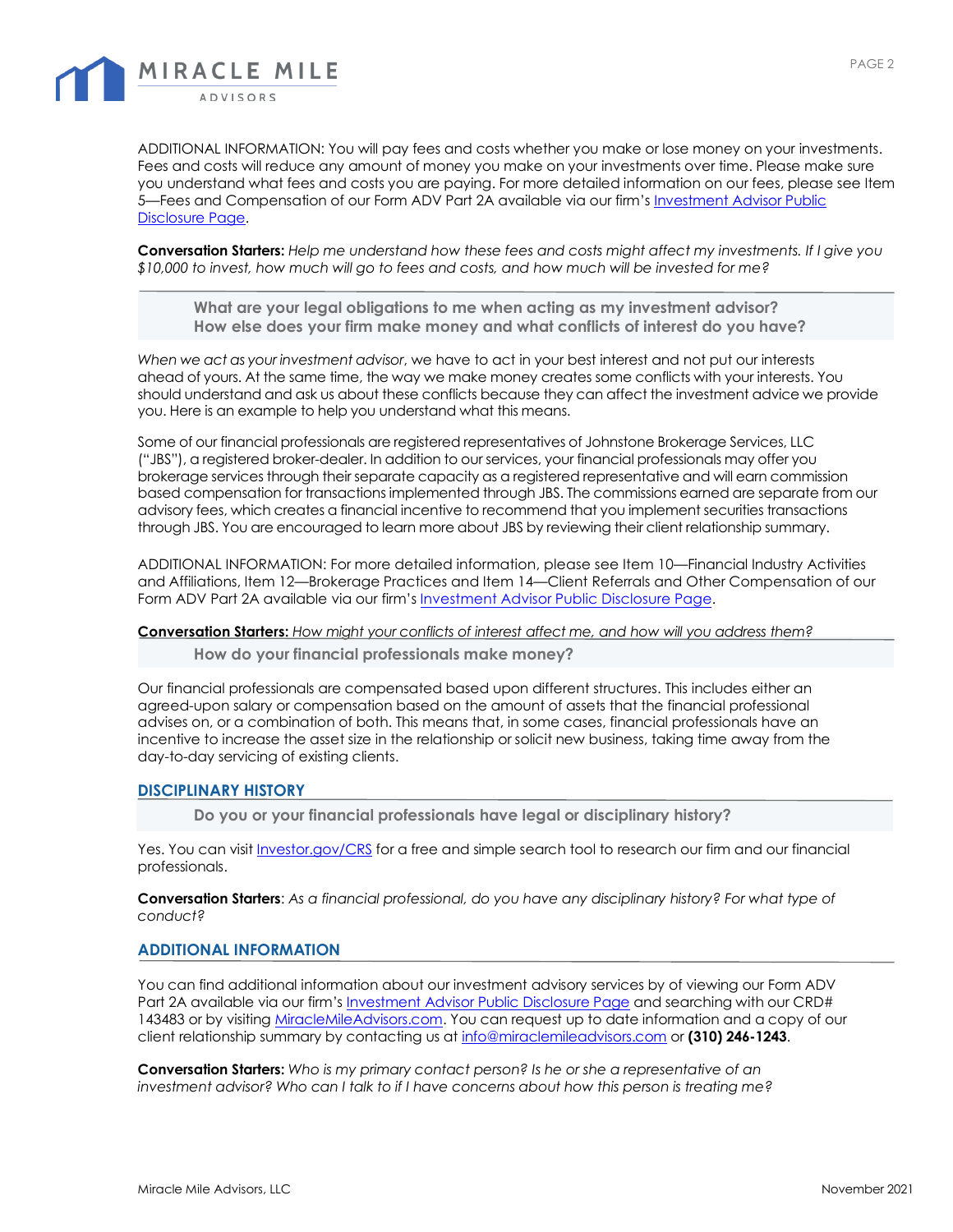## DISCLOSURE BROCHURE ITEM 1: COVER SHEET



Form ADV Part 2A – Disclosure Brochure

11300 West Olympic Blvd, Suite 800 Los Angeles, CA 90064 (310) 246-1243

info@miraclemileadvisors.com www.miraclemileadvisors.com

April 2022

This Form ADV Part 2A ("Disclosure Brochure") provides information about the qualifications and business practices of Miracle Mile Advisors, LLC ("Miracle Mile Advisors" or the "Advisor"). If you have any questions about the content of this Disclosure Brochure, please contact the Advisor at (310) 246-1243.

Miracle Mile Advisors is a registered investment advisor with the U.S. Securities and Exchange Commission ("SEC"). The information in this Disclosure Brochure has not been approved or verified by the SEC or by any state securities authority. Registration of an investment advisor does not imply any specific level of skill or training. This Disclosure Brochure provides information about Miracle Mile Advisors to assist you in determining whether to retain the Advisor.

Additional information about Miracle Mile Advisors and its Advisory Persons is available on the SEC's website at www.adviserinfo.sec.gov by searching with the Advisor's firm name or CRD# 143483.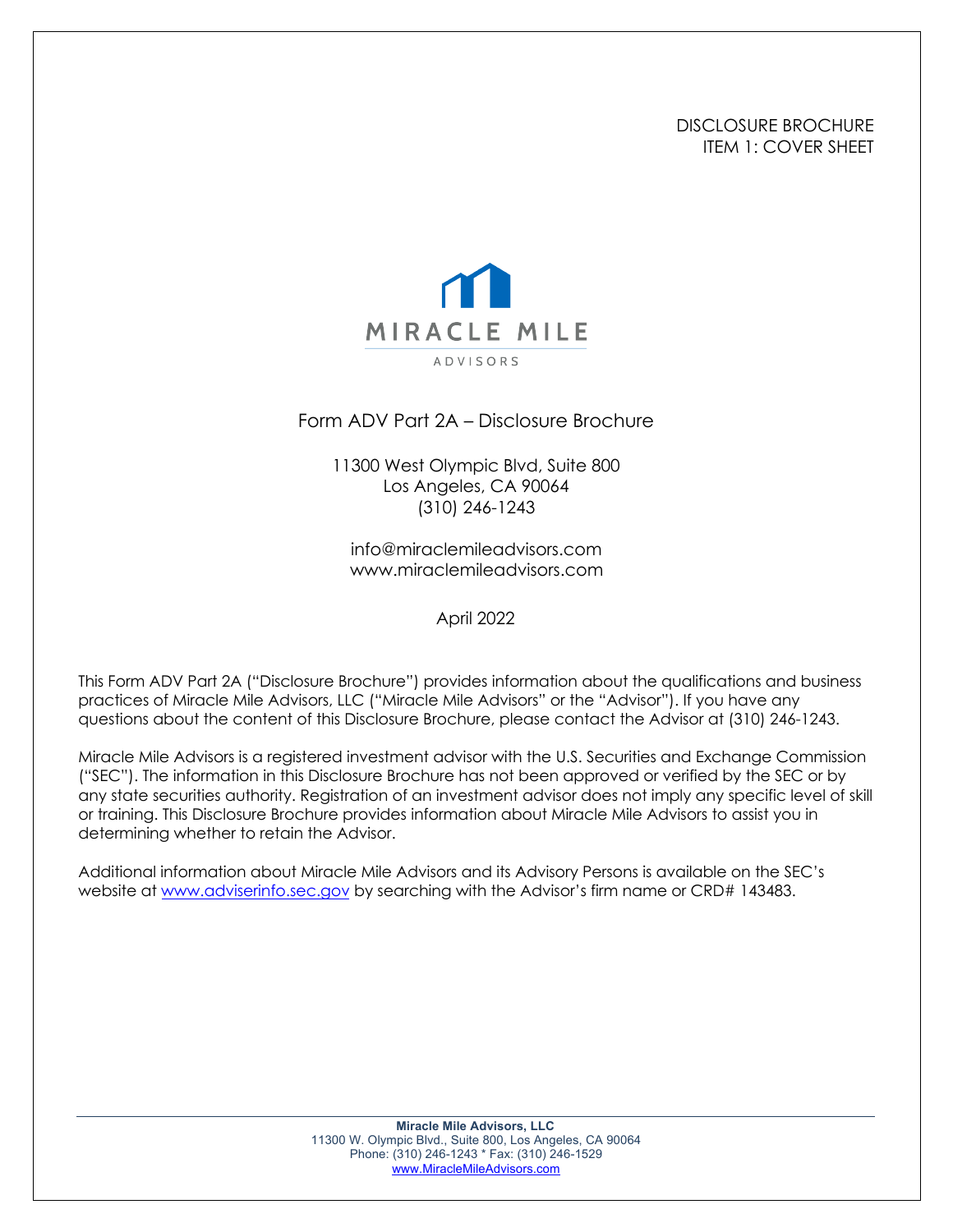# **Item 2 – Material Changes**

Form ADV 2 is divided into two parts: *Part 2A (the "Disclosure Brochure")* and *Part 2B (the "Brochure Supplement")*. The Disclosure Brochure provides information about a variety of topics relating to an Advisor's business practices and conflicts of interest. The Brochure Supplement provides information about the Advisory Persons of Miracle Mile Advisors. For convenience, the Advisor has combined these documents into a single disclosure document.

Miracle Mile Advisors believes that communication and transparency are the foundation of its relationship with clients and will continually strive to provide you with complete and accurate information at all times. Miracle Mile Advisors encourages all current and prospective clients to read this Disclosure Brochure and discuss any questions you may have with the Advisor.

#### Material Changes

There have been no material changes to this Disclosure Brochure since the last filing and distribution to Clients.

## Future Changes

From time to time, the Advisor may amend this Disclosure Brochure to reflect changes in business practices, changes in regulations or routine annual updates as required by the securities regulators. This complete Disclosure Brochure or a Summary of Material Changes shall be provided to you annually and if a material change occurs.

At any time, you may view the current Disclosure Brochure on-line at the SEC's Investment Adviser Public Disclosure website at www.adviserinfo.sec.gov by searching with the Advisor's firm name or CRD# 143483. You may also request a copy of this Disclosure Brochure at any time by contacting the Advisor at (310) 246-1243.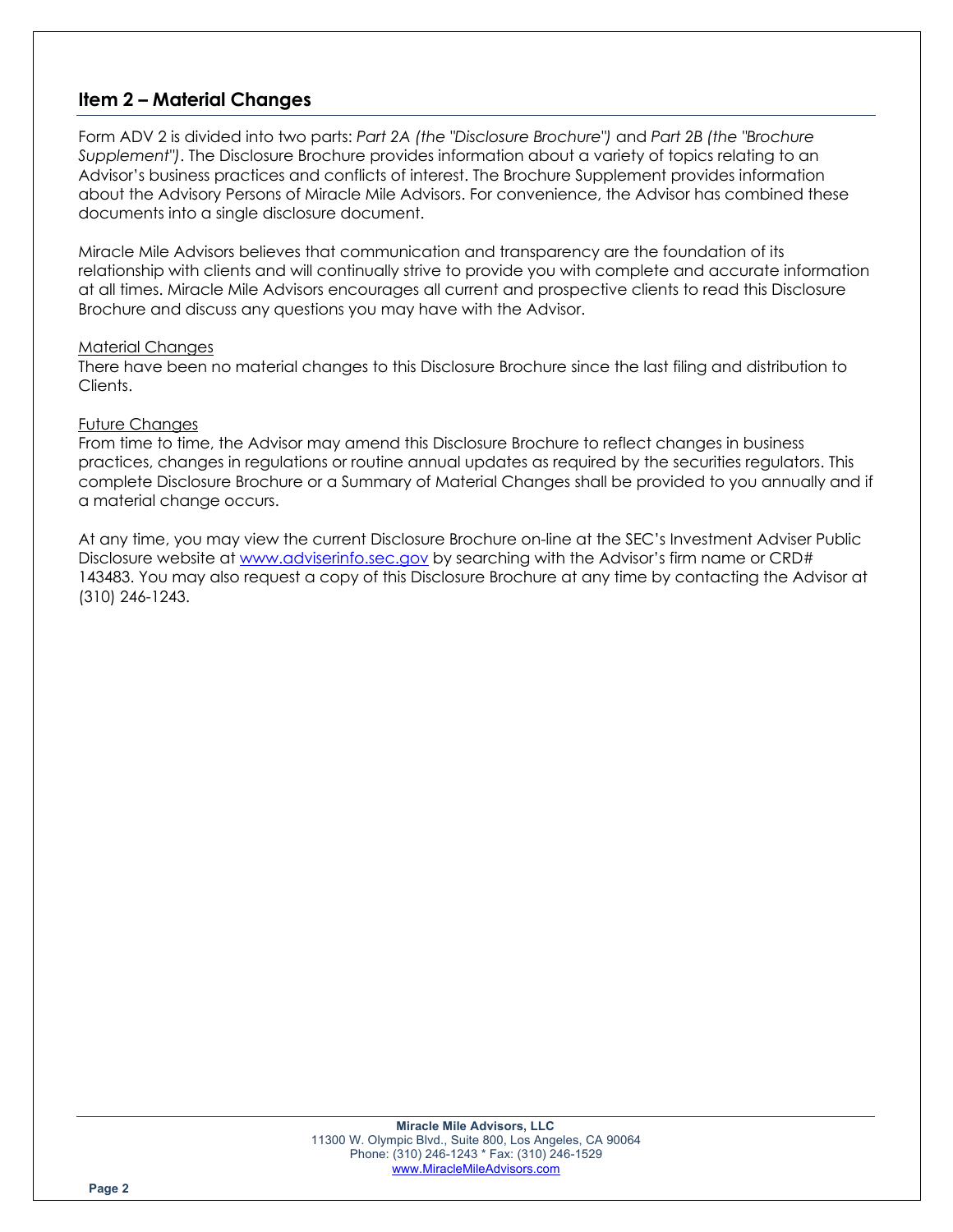# Item 3 - Table of Contents

| Item 11 - Code of Ethics, Participation or Interest in Client Transactions and Personal Trading13 |  |
|---------------------------------------------------------------------------------------------------|--|
|                                                                                                   |  |
|                                                                                                   |  |
|                                                                                                   |  |
|                                                                                                   |  |
|                                                                                                   |  |
|                                                                                                   |  |
|                                                                                                   |  |
|                                                                                                   |  |
|                                                                                                   |  |
|                                                                                                   |  |
|                                                                                                   |  |
|                                                                                                   |  |
|                                                                                                   |  |
|                                                                                                   |  |
|                                                                                                   |  |
|                                                                                                   |  |
|                                                                                                   |  |
|                                                                                                   |  |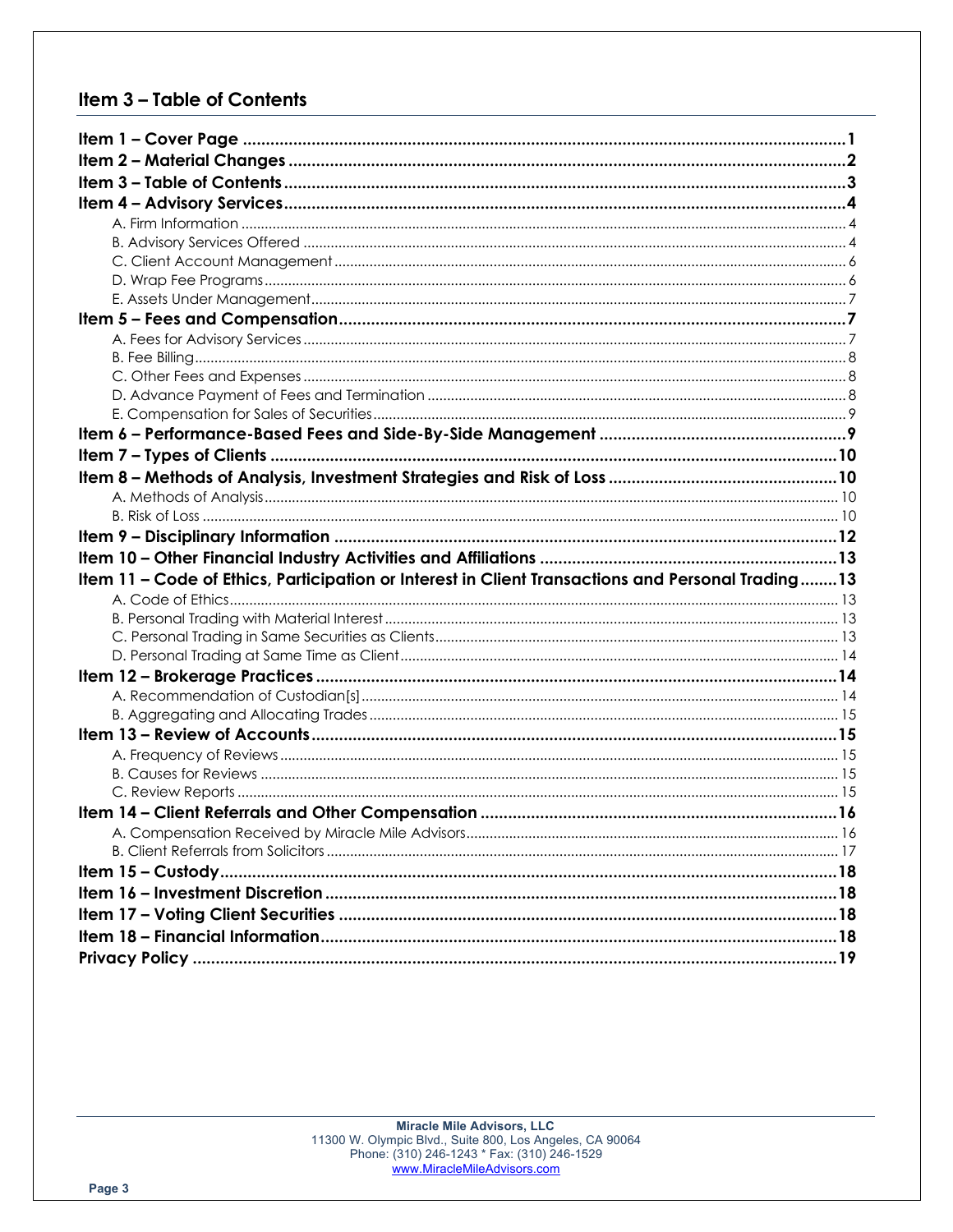# **Item 4 – Advisory Services**

## **A. Firm Information**

Miracle Mile Advisors, LLC ("Miracle Mile Advisors" or the "Advisor") is a registered investment advisor with the U.S. Securities and Exchange Commission ("SEC"). The Advisor is organized as a Limited Liability Company (LLC) under the laws of the State of California. Miracle Mile Advisors was founded in May 2007 and is a wholly owned subsidiary of Miracle Mile Advisor Holdings LLC ("Miracle Mile Advisor Holdings"). Miracle Mile Advisor Holdings is owned primarily by Brock E. Moseley (Managing Member), Duncan E. Rolph (Managing Member) and Matthew Granski (Managing Member). This Disclosure Brochure provides information regarding the qualifications, business practices, and the advisory services provided by Miracle Mile Advisors. For additional information please contact Marla Wooton (Chief Compliance Officer and Director of Operations) at (310) 246-1243.

## **B. Advisory Services Offered**

Miracle Mile Advisors offers investment advisory services, which includes investment management, financial planning and retirement plan advisory services, to individuals, high net worth individuals, trusts, estates, businesses, charitable organizations, insurance companies and retirement plans (each referred to as a "Client").

The Advisor serves as a fiduciary to Clients, as defined under the applicable laws and regulations. As a fiduciary, the Advisor upholds a duty of loyalty, fairness and good faith towards each Client and seeks to mitigate potential conflicts of interest. Miracle Mile Advisors' fiduciary commitment is further described in the Advisor's Code of Ethics. For more information regarding the Code of Ethics, please see Item 11 – Code of Ethics, Participation or Interest in Client Transactions and Personal Trading.

## Wealth Management Services

Miracle Mile Advisors provides clients with comprehensive wealth management services which generally includes financial planning and/or consulting services in conjunction with ongoing investment management of Client Portfolios. Miracle Mile Advisors works closely with each Client to identify their investment goals and objectives as well as risk tolerance and financial situation in order to create a portfolio strategy.

*Financial Planning and Consulting –* Miracle Mile Advisors will typically provide a variety of financial planning and consulting services to Clients. Services are offered in several areas of a Client's financial situation, depending on their goals and objectives. Generally, such financial planning services involve preparing a formal financial plan or rendering a specific financial consultation based on the Client's financial goals and objectives. This planning or consulting may encompass one or more areas of need, including but not limited to, investment planning, retirement planning, personal savings, education savings, insurance needs and other areas of a Client's financial situation.

A financial plan developed for, or financial consultation rendered to the Client will usually include general recommendations for a course of activity or specific actions to be taken by the Client. For example, recommendations may be made that the Client start or revise their investment programs, commence or alter retirement savings, establish education savings and/or charitable giving programs.

Miracle Mile Advisors may also refer Clients to an accountant, attorney or other specialists, as appropriate for their unique situation. For certain financial planning engagements, the Advisor will provide a written summary of the Client's financial situation, observations, and recommendations. For consulting or ad-hoc engagements, the Advisor may not provide a written summary. Plans or consultations are typically completed within six (6) months of contract date, assuming all information and documents requested are provided promptly.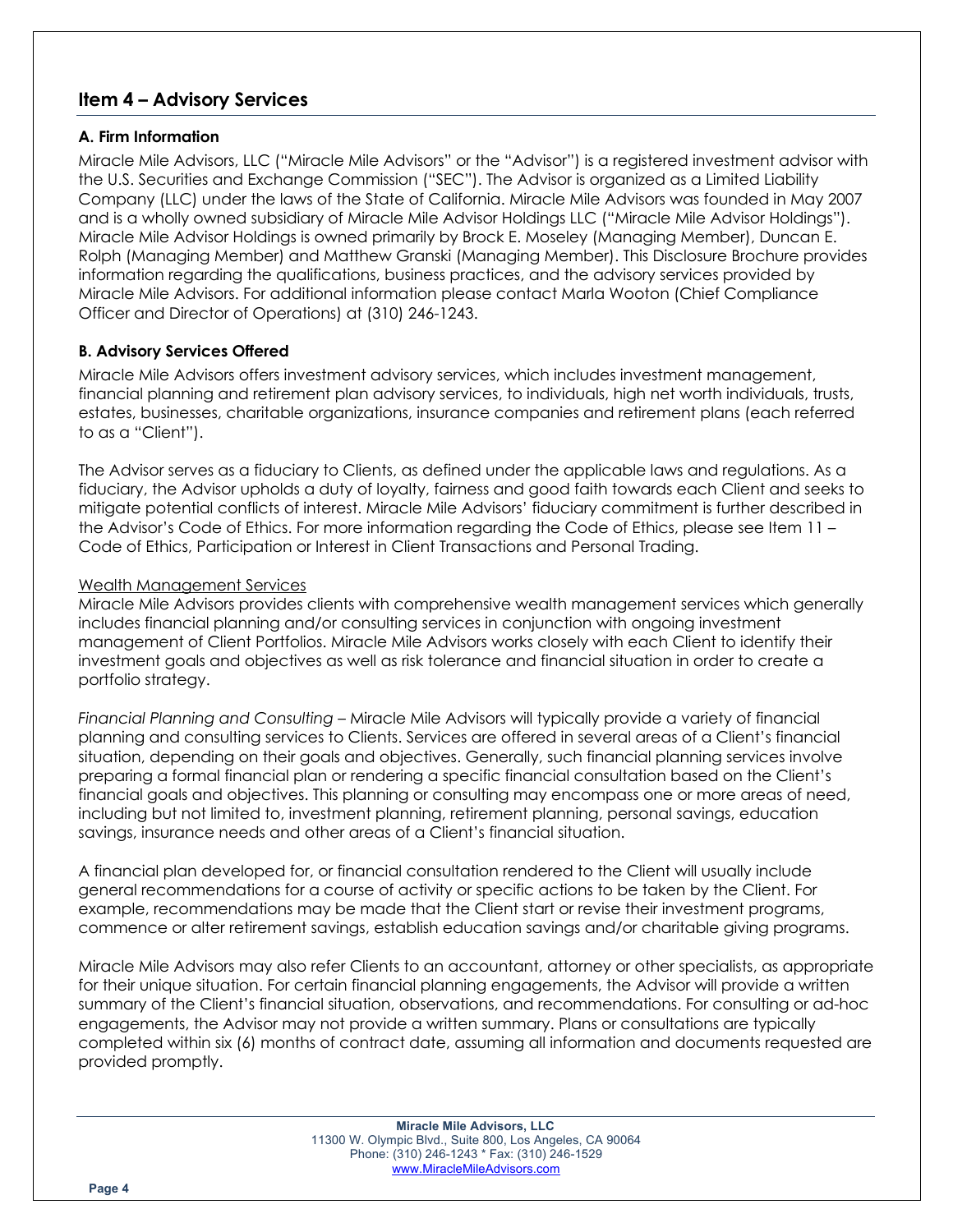Financial planning and consulting recommendations pose a conflict between the interests of the Advisor and the interests of the Client. For example, the Advisor has an incentive to recommend that Clients engage the Advisor for investment management services or to increase the level of investment assets with the Advisor, as it would increase the amount of advisory fees paid to the Advisor. Clients are not obligated to implement any recommendations made by the Advisor or maintain an ongoing relationship with the Advisor. If the Client elects to act on any of the recommendations made by the Advisor, the Client is under no obligation to implement the transaction through the Advisor.

*Portfolio Management –* Miracle Mile Advisors will then construct an investment portfolio, consisting of low-cost, diversified mutual funds and/or exchange-traded funds ("ETFs"), individual stocks and bonds to achieve the Client's investment goals. On a case-by-case basis, the Advisor may recommend the use of options, independent third-party money managers (See Use of Independent Managers below) as well as the use of illiquid investments such as private investment funds, hedge funds, and structured notes to meet the needs of its Clients. The Advisor may retain certain types of investments based on a Client's legacy investments based on portfolio fit and/or tax considerations.

Miracle Mile Advisors' investment strategies are primarily long-term focused, but the Advisor may buy, sell or re-allocate positions that have been held for less than one year to meet the objectives of the Client or due to market conditions. Miracle Mile Advisors will construct, implement and monitor the portfolio to ensure it meets the goals, objectives, circumstances, and risk tolerance agreed to by the Client. Each Client will have the opportunity to place reasonable restrictions on the types of investments to be held in their respective portfolio, subject to acceptance by the Advisor.

Miracle Mile Advisors evaluates and selects investments for inclusion in Client portfolios only after applying its internal due diligence process. Miracle Mile Advisors may recommend, on occasion, redistributing investment allocations to diversify the portfolio. Miracle Mile Advisors may recommend specific positions to increase sector or asset class weightings. The Advisor may recommend employing cash positions as a possible hedge against market movement. Miracle Mile Advisors may recommend selling positions for reasons that include, but are not limited to, harvesting capital gains or losses, business or sector risk exposure to a specific security or class of securities, overvaluation or overweighting of the position[s] in the portfolio, change in risk tolerance of the Client, generating cash to meet Client needs, or any risk deemed unacceptable for the Client's risk tolerance.

At no time will Miracle Mile Advisors accept or maintain custody of a Client's funds or securities, except for the limited authority as outlined in Item 15 – Custody. All Client assets will be managed within the designated account[s] at the Custodian, pursuant to the terms of the advisory agreement. Please see Item 12 – Brokerage Practices.

*Retirement Accounts* – When the Advisor provides investment advice to Clients regarding ERISA retirement accounts or individual retirement accounts ("IRAs"), the Advisor is a fiduciary within the meaning of Title I of the Employee Retirement Income Security Act ("ERISA") and/or the Internal Revenue Code ("IRC"), as applicable, which are laws governing retirement accounts. When deemed to be in the Client's best interest, the Advisor will provide investment advice to a Client regarding a distribution from an ERISA retirement account or to roll over the assets to an IRA, or recommend a similar transaction including rollovers from one ERISA sponsored Plan to another, one IRA to another IRA, or from one type of account to another account (e.g. commission-based account to fee-based account). Such a recommendation creates a conflict of interest if the Advisor will earn a new (or increase its current) advisory fee as a result of the transaction. No client is under any obligation to roll over a retirement account to an account managed by the Advisor.

*Use of Independent Managers –* When it's deemed to be in the Client's best interest, Miracle Mile Advisors will recommend that Clients utilize one or more unaffiliated investment managers or investment platforms (collectively "Independent Managers") for all or a portion of a Client's investment portfolio, based on the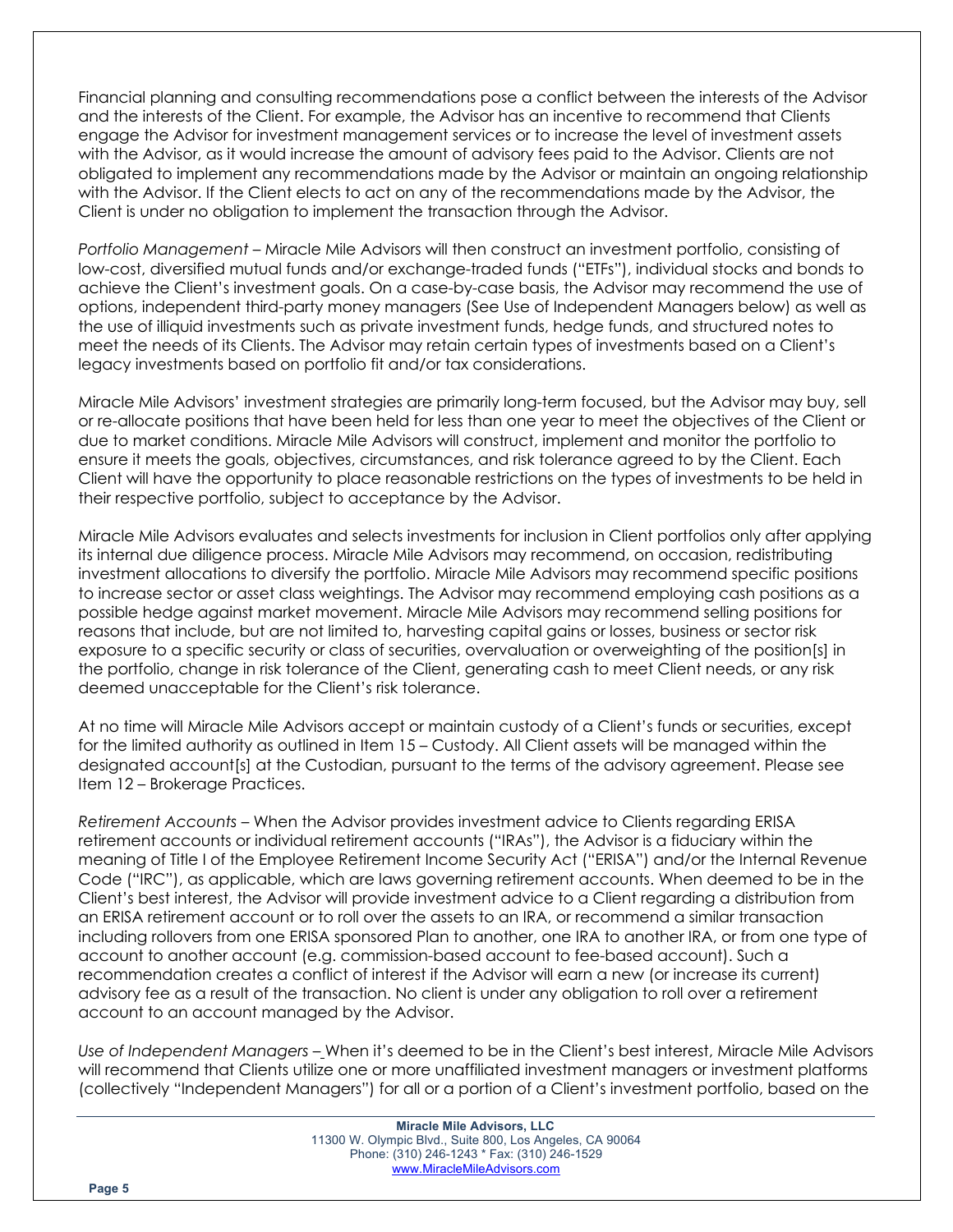Client's needs and objectives. In such instances, the Client may be required to authorize and enter into an investment management agreement with the Independent Manager[s] that defines the terms in which the Independent Manager[s] will provide its services. The Advisor will perform initial and ongoing oversight and due diligence over each Independent Manager to ensure the strategy remains aligned with Clients' investment objectives and overall best interests. The Advisor will also assist the Client in the development of the initial policy recommendations and managing the ongoing Client relationship. The Client, prior to entering into an agreement with an Independent Manager, will be provided with the Independent Manager's Form ADV Part 2A - Disclosure Brochure (or a brochure that makes the appropriate disclosures).

## Retirement Plan Advisory Services

Miracle Mile Advisors provides retirement plan advisory services on behalf of the retirement plans (each a "Plan") and the company (the "Plan Sponsor"). The Advisor's retirement plan advisory services are designed to assist the Plan Sponsor in meeting its fiduciary obligations to the Plan and its Plan Participants. Each engagement is customized to the needs of the Plan and Plan Sponsor. Services available include:

- Vendor Analysis
- Plan Participant Enrollment and Education Tracking
- Investment Policy Statement ("IPS") Design and Monitoring
- Investment Oversight (ERISA 3(21))
- Investment Management (ERISA 3(38))
- Performance Reporting
- Ongoing Investment Recommendation and Assistance
- Provider Search

These services are provided by Miracle Mile Advisors serving in the capacity as a fiduciary under the Employee Retirement Income Security Act of 1974, as amended ("ERISA"). In accordance with ERISA Section 408(b)(2), the Plan Sponsor is provided with a written description of Miracle Mile Advisors' fiduciary status, the specific services to be rendered and all direct and indirect compensation the Advisor reasonably expects under the engagement.

## **C. Client Account Management**

Prior to engaging Miracle Mile Advisors to provide investment advisory services, each Client is required to enter into one or more agreements with the Advisor that define the terms, conditions, authority and responsibilities of the Advisor and the Client. These services may include:

- Establishing an Investment Strategy Miracle Mile Advisors, in connection with the Client, will develop a strategy that seeks to achieve the Client's goals and objectives.
- Asset Allocation Miracle Mile Advisors will develop a strategic asset allocation that is targeted to meet the investment objectives, time horizon, financial situation and tolerance for risk for each Client.
- Portfolio Construction Miracle Mile Advisors will develop a portfolio for the Client that is intended to meet the stated goals and objectives of the Client.
- Investment Management and Supervision Miracle Mile Advisors will provide investment management and ongoing oversight of the Client's investment portfolio.

#### **D. Wrap Fee Programs**

Miracle Mile Advisors does not manage or place Client assets into a wrap fee program. Investment management services are provided directly by Miracle Mile Advisors.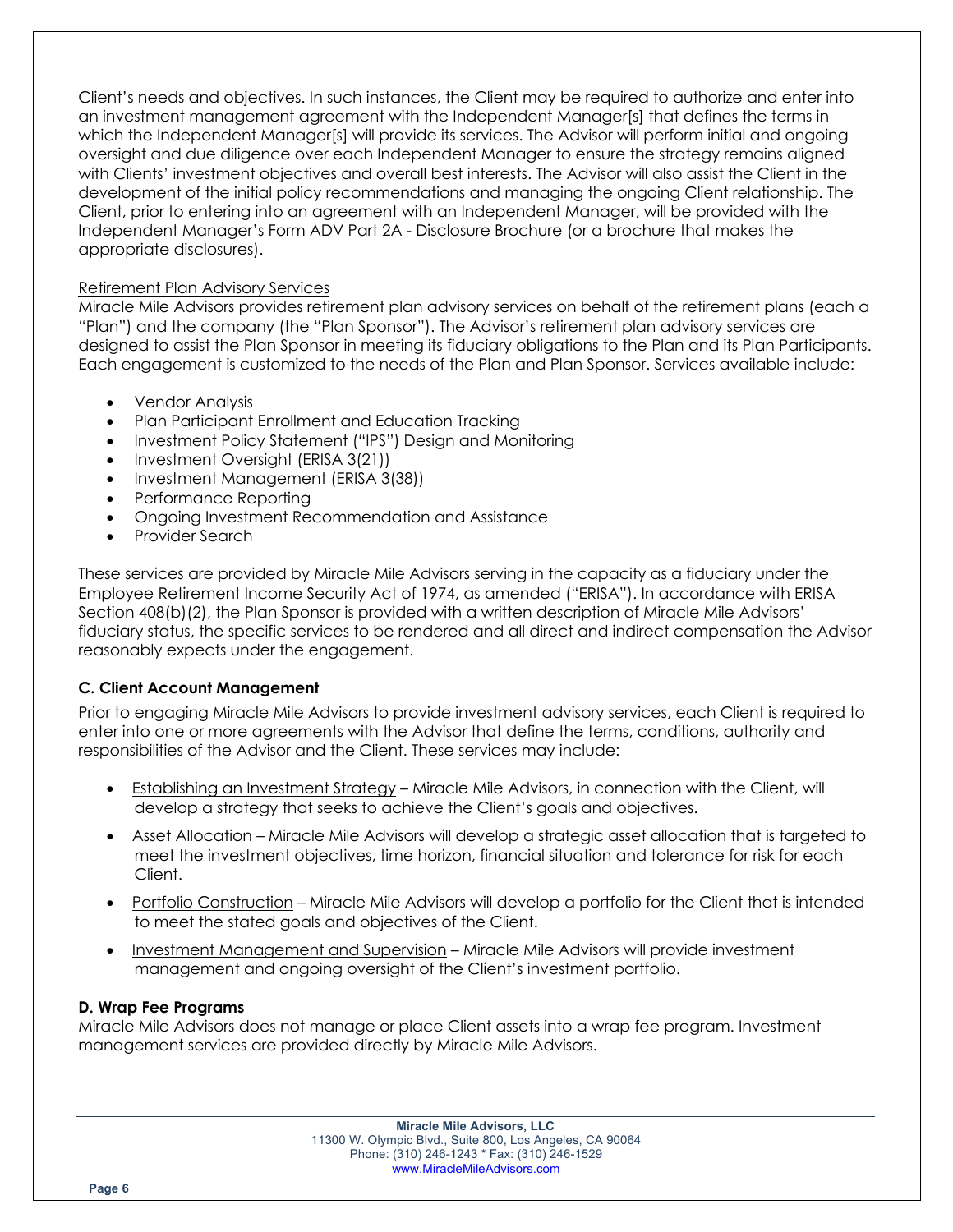## **E. Assets Under Management**

As of December 31, 2021, Miracle Mile Advisors manages \$3,067,347,198 in Client assets, \$3,061,692,753 of which are managed on a discretionary basis and \$5,654,445 on a non-discretionary basis. Clients may request more current information at any time by contacting the Advisor.

## **Item 5 – Fees and Compensation**

The following paragraphs detail the fee structure and compensation methodology for services provided by the Advisor. Each Client engaging the Advisor for services described herein shall be required to enter into one or more written agreements with the Advisor.

## **A. Fees for Advisory Services**

## Wealth Management Services

Wealth management fees are paid quarterly, either in advance of or at the end of each calendar quarter pursuant to the terms of the investment advisory agreement. Wealth management fees are based on the market value of assets under management as of the last day of the respective quarter or based on the average daily value of the account or the average of the account's month-end balances for the three calendar months included within the applicable quarter. Wealth management fees will be adjusted for deposits and withdrawals made during the quarter and will be deducted from the Client's account(s).

Wealth management fees range up to 1.50% annually based on several factors, including: the scope and complexity of the services to be provided; the level of assets to be managed; and the overall relationship with the Advisor. Relationships with multiple objectives, specific reporting requirements, portfolio restrictions and other complexities may be charged a higher fee.

The wealth management fee in the first quarter of service is prorated from the inception date of the account[s] to the end of the first quarter. Fees may be negotiable at the sole discretion of the Advisor. The Client's fees will take into consideration the aggregate assets under management with the Advisor. All securities held in accounts managed by Miracle Mile Advisors will be independently valued by the Custodian. Miracle Mile Advisors will conduct periodic reviews of the Custodian's valuations.

Miracle Mile Advisors may alternatively charge a fixed dollar fee for wealth management services. Fixed fees are billed quarterly in advance or arrears as specified in the wealth management agreement with the Client. A client's fixed fee may exceed the asset-based fee stated above.

The Advisor's fee is exclusive of, and in addition to any applicable securities transaction and custody fees, and other related costs and expenses described in Item 5.C below, which may be incurred by the Client. However, the Advisor shall not receive any portion of these commissions, fees, and costs.

## Use of Independent Managers

As noted in Item 4, the Advisor may implement all or a portion of a Client's investment portfolio utilizing one or more Independent Managers. To eliminate any conflict of interest, the Advisor does not earn any compensation from an Independent Manager. The Advisor will only earn its investment advisory fee as described above. Independent Managers will not typically offer any fee discounts, but may have a breakpoint schedule which will reduce the fee with an increased level of assets placed under management with an Independent Manager. The terms of such fee arrangements are included in the Independent Manager's disclosure brochure and applicable contract[s] with the Independent Manager. The total blended fee, including the Advisor's fee and the Independent Manager's fee will not exceed 2.00% annually.

## Retirement Plan Advisory Services

Fees for retirement plan advisory services are charged an annual asset-based fee of up to 1.00% based on the market value of assets under management in the Plan. Retirement plan advisory fees are billed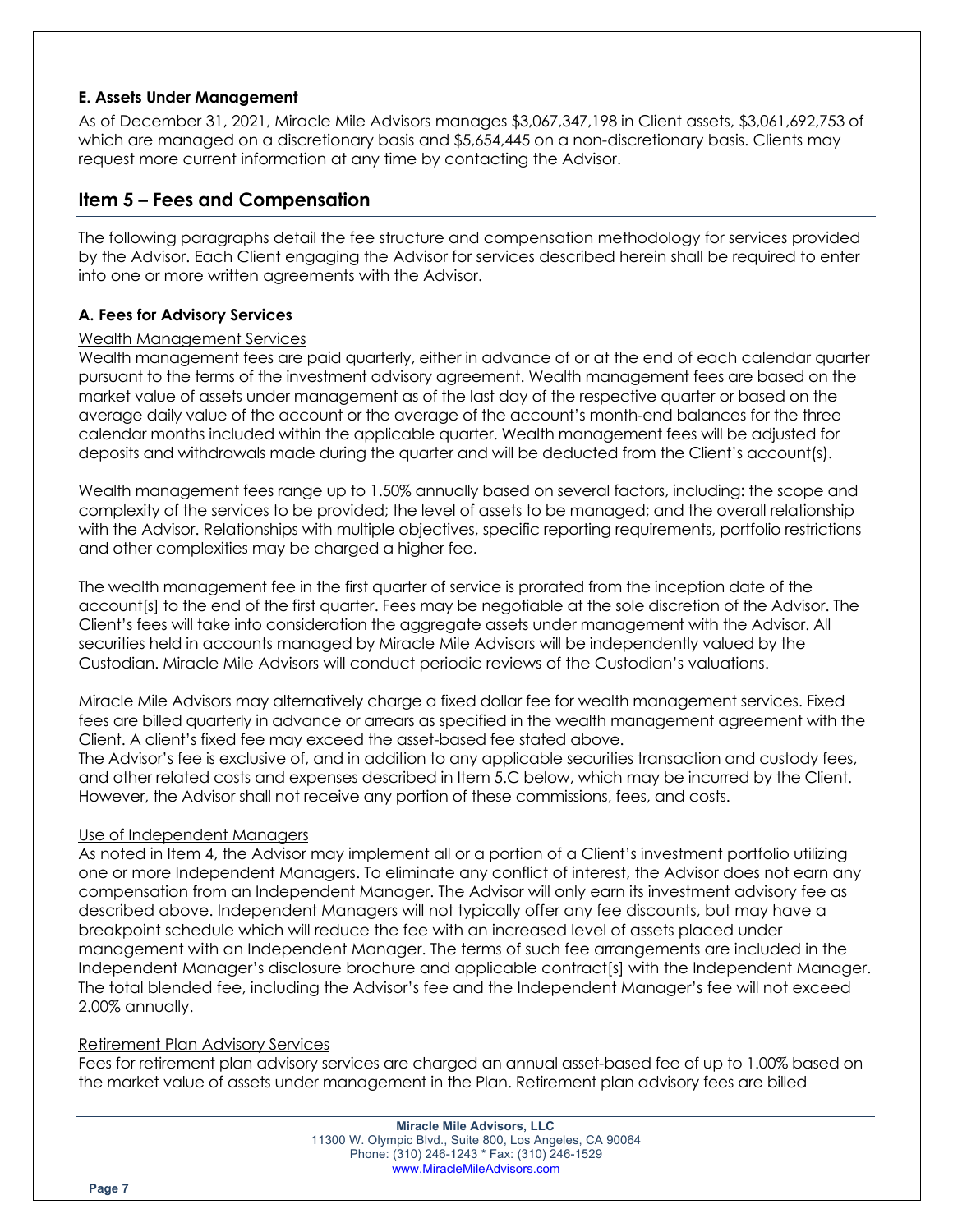quarterly either in advance of, or at the end of each quarter. Fees may be negotiable depending on the size and complexity of the Plan.

## **B. Fee Billing**

## Wealth Management Services

Wealth management fees are calculated by the Advisor or its delegate and deducted from the Client's account[s] at the Custodian. The Advisor shall send an invoice to the Custodian indicating the amount of the fees to be deducted from the Client's account[s] at the beginning or end of the respective quarter. The amount due is calculated by applying the quarterly rate (annual rate divided by 4) to the total assets under management with Miracle Mile Advisors at the end of each quarter. Clients will be provided with a statement, at least quarterly, from the Custodian reflecting deduction of the wealth management fee. Clients are urged to review the brokerage statement provided by the Custodian, as the Custodian does not perform a verification of fees. Clients provide written authorization permitting advisory fees to be deducted by Miracle Mile Advisors to be paid directly from their account[s] held by the Custodian as part of the wealth management agreement and separate account forms provided by the Custodian.

## Use of Independent Managers

For Client accounts implemented through an Independent Manager, the Client's overall fees may include Miracle Mile Advisors' wealth management fee (as noted above) plus investment management fees and/or platform fees charged by the Independent Manager[s], as applicable. In certain instances, the Independent Manager or the Advisor may assume responsibility for calculating the Client's fees and deduct all fees from the Client's account[s].

## Retirement Plan Advisory Services

Retirement plan advisory fees may be directly invoiced to the Plan Sponsor or deducted from the assets of the Plan, depending on the terms of the retirement plan advisory agreement.

## **C. Other Fees and Expenses**

Clients may incur certain fees or charges imposed by third parties, other than Miracle Mile Advisors, in connection with investments made on behalf of the Client's account[s]. The Client is responsible for all custody and securities execution fees charged by the Custodian, as applicable. The Advisor's recommended Custodian does not charge securities transaction fees for ETF and equity trades in a Client's account, provided that the account meets the terms and conditions of the Custodian's brokerage requirements. However, the Custodian typically charges for mutual funds and other types of investments. The fees charged by Miracle Mile Advisors are separate and distinct from these custody and execution fees.

In addition, all fees paid to Miracle Mile Advisors for investment advisory services are separate and distinct from the expenses charged by mutual funds and ETFs to their shareholders, if applicable. These fees and expenses are described in each fund's prospectus. These fees and expenses will generally be used to pay management fees for the funds, other fund expenses, account administration (e.g., custody, brokerage and account reporting), and a possible distribution fee. A Client may be able to invest in these products directly, without the services of Miracle Mile Advisors, but would not receive the services provided by Miracle Mile Advisors which are designed, among other things, to assist the Client in determining which products or services are most appropriate for each Client's financial situation and objectives. Accordingly, the Client should review both the fees charged by the fund[s] and the fees charged by Miracle Mile Advisors to fully understand the total fees to be paid. Please refer to Item 12 – Brokerage Practices for additional information.

## **D. Advance Payment of Fees and Termination**

#### Wealth Management Services

Miracle Mile Advisors may be compensated for its wealth management services in advance of, or at the end of the quarter in which services are rendered. Either party may terminate the wealth management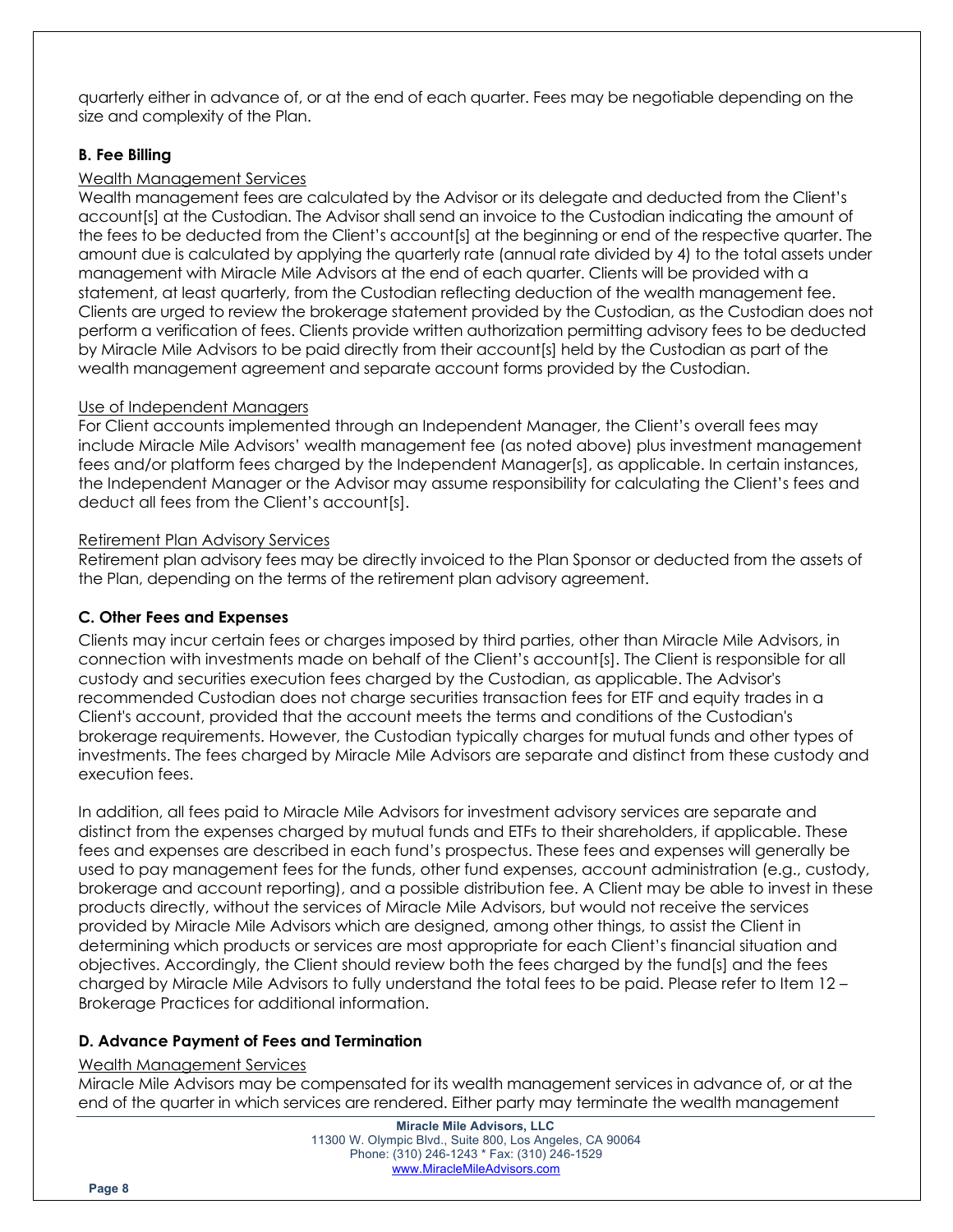agreement, at any time, by providing advance written notice to the other party. The Client may also terminate the wealth management agreement within five (5) business days of signing the Advisor's agreement at no cost to the Client. After the five-day period, the Client will incur charges for bona fide advisory services rendered to the point of termination and such fees will be due and payable by the Client. Upon termination, the Advisor will refund any unearned, prepaid wealth management fees from the effective date of termination to the end of the quarter. The Client's wealth management agreement with the Advisor is non-transferable without the Client's prior consent.

## Use of Independent Managers

In the event that the Advisor has determined that an Independent Manager is no longer in the Client's best or a Client should wish to terminate their relationship with the Independent Manager, the terms for termination will be set forth in the respective agreements between the Client or the Advisor and the Independent Manager. Miracle Mile Advisors will assist the Client with the termination and transition as appropriate.

## Retirement Plan Advisory Services

Miracle Mile Advisors may be compensated in advance of the quarter in which retirement plan advisory services are rendered. Either party may terminate the retirement plan advisory agreement, at any time, by providing advance written notice to the other party. The Client may also terminate the retirement plan advisory agreement within five (5) business days of signing the Advisor's agreement at no cost to the Client. After the five-day period, the Client will incur charges for bona fide advisory services rendered to the point of termination and such fees will be due and payable by the Client. The Advisor will refund any unearned, prepaid retirement plan advisory fees from the effective date of termination to the end of the quarter. The Client's retirement plan advisory agreement with the Advisor is non-transferable without the Client's prior consent.

## **E. Compensation for Sales of Securities**

Miracle Mile Advisors does not buy or sell securities to earn commissions and does not receive any compensation for securities transactions in any Client account, other than the investment advisory fees noted above.

## Broker-Dealer Affiliations

Certain Advisory Persons are also registered representatives of Johnstone Brokerage Services, LLC ("JBS"). JBS is a registered broker-dealer (CRD No. 301394), member FINRA, SIPC. In one's separate capacity as a registered representative of JBS, an Advisory Person may implement securities transactions under JBS and not through Miracle Mile Advisors. In such instances, Advisory Persons will receive commission-based compensation in connection with the purchase and sale of securities, including 12b-1 fees for the sale of investment company products. Compensation earned by an Advisory Person in one's capacity as a registered representative is separate and in addition to Miracle Mile Advisors' advisory fees. This practice presents a conflict of interest because the Advisory Person who is a registered representative has an incentive to effect securities transactions for the purpose of generating commissions rather than solely based on the Client. Clients are not obligated to implement any recommendation provided by the Advisor nor Advisory Persons. Neither the Advisor nor Advisory Persons will earn ongoing investment advisory fees in connection with any products or services implemented in the Advisory Person's separate capacity as a registered representative. Please see Item 10 – Other Financial Industry Activities and Affiliations.

## **Item 6 – Performance-Based Fees and Side-By-Side Management**

Miracle Mile Advisors does not charge performance-based fees for its investment advisory services. The fees charged by Miracle Mile Advisors are as described in Item 5 above and are not based upon the capital appreciation of the funds or securities held by any Client.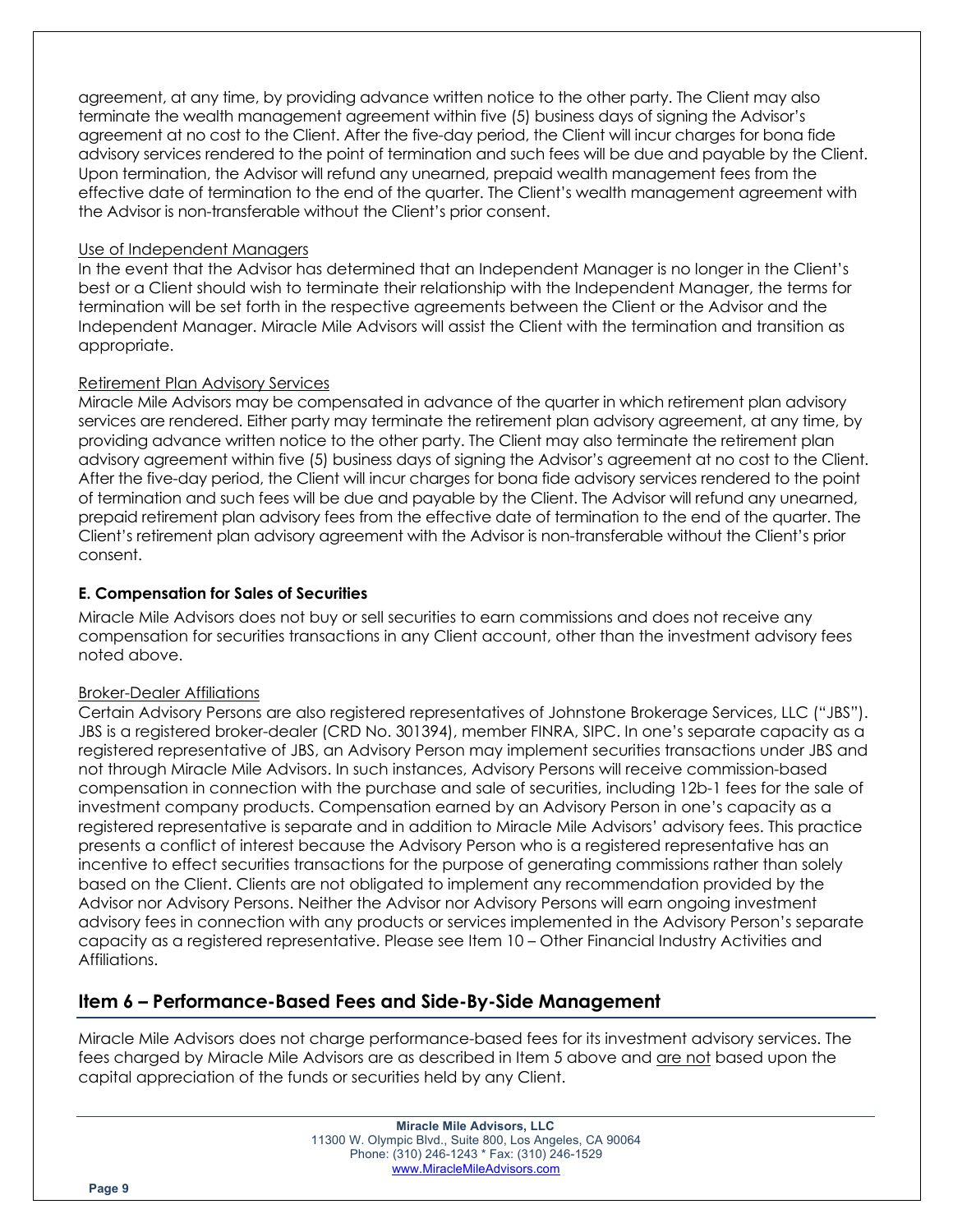Miracle Mile Advisors does not manage any proprietary investment funds or limited partnerships (for example, a mutual fund or a hedge fund) and has no financial incentive to recommend any particular investment options to its Clients.

# **Item 7 – Types of Clients**

Miracle Mile Advisors offers investment advisory services to individuals, high net worth individuals, trusts, estates, businesses, charitable organizations and retirement plans. Miracle Mile Advisors generally requires a minimum relationship size of \$500,000 to effectively implement its investment process. This minimum may be waived at the sole discretion of the Advisor.

# **Item 8 – Methods of Analysis, Investment Strategies and Risk of Loss**

## **A. Methods of Analysis**

Miracle Mile Advisors employs fundamental and technical analysis in developing investment strategies for its Clients. Research and analysis from Miracle Mile Advisors are derived from numerous sources, including financial media companies, third-party research materials, Internet sources, and review of company activities, including annual reports, prospectuses, press releases and research prepared by others.

*Fundamental analysis* utilizes economic and business indicators as investment selection criteria. This criteria consists generally of ratios and trends that may indicate the overall strength and financial viability of the entity being analyzed. Assets are deemed suitable if they meet certain criteria to indicate that they are a strong investment with a value discounted by the market. While this type of analysis helps the Advisor in evaluating a potential investment, it does not guarantee that the investment will increase in value. Assets meeting the investment criteria utilized in the fundamental analysis may lose value and may have negative investment performance. The Advisor monitors these economic indicators to determine if adjustments to strategic allocations are appropriate. More details on the Advisor's review process are included below in Item 13 – Review of Accounts.

*Technical analysis* involves the analysis of past market data rather than specific company data in determining the recommendations made to clients. Technical analysis may involve the use of charts to identify market patterns and trends, which may be based on investor sentiment rather than the fundamentals of the company. The primary risk in using technical analysis is that spotting historical trends may not help to predict such trends in the future. Even if the trend will eventually reoccur, there is no guarantee that Miracle Mile Advisors will be able to accurately predict such a reoccurrence.

As noted above, Miracle Mile Advisors generally employs a long-term investment strategy for its Clients, as consistent with their financial goals. Miracle Mile Advisors will typically hold all or a portion of a security for more than a year, but may hold for shorter periods for the purpose of rebalancing a portfolio or meeting the cash needs of Clients. At times, Miracle Mile Advisors may also buy and sell positions that are more short-term in nature, depending on the goals of the Client and/or the fundamentals of the security, sector or asset class.

## **B. Risk of Loss**

Investing in securities involves certain investment risks. Securities may fluctuate in value or lose value. Clients should be prepared to bear the potential risk of loss. Miracle Mile Advisors will assist Clients in determining an appropriate strategy based on their tolerance for risk and other factors noted above. However, there is no guarantee that a Client will meet their investment goals.

While the methods of analysis help the Advisor in evaluating a potential investment, it does not guarantee that the investment will increase in value. Assets meeting the investment criteria utilized in these methods of analysis may lose value and may have negative investment performance. The Advisor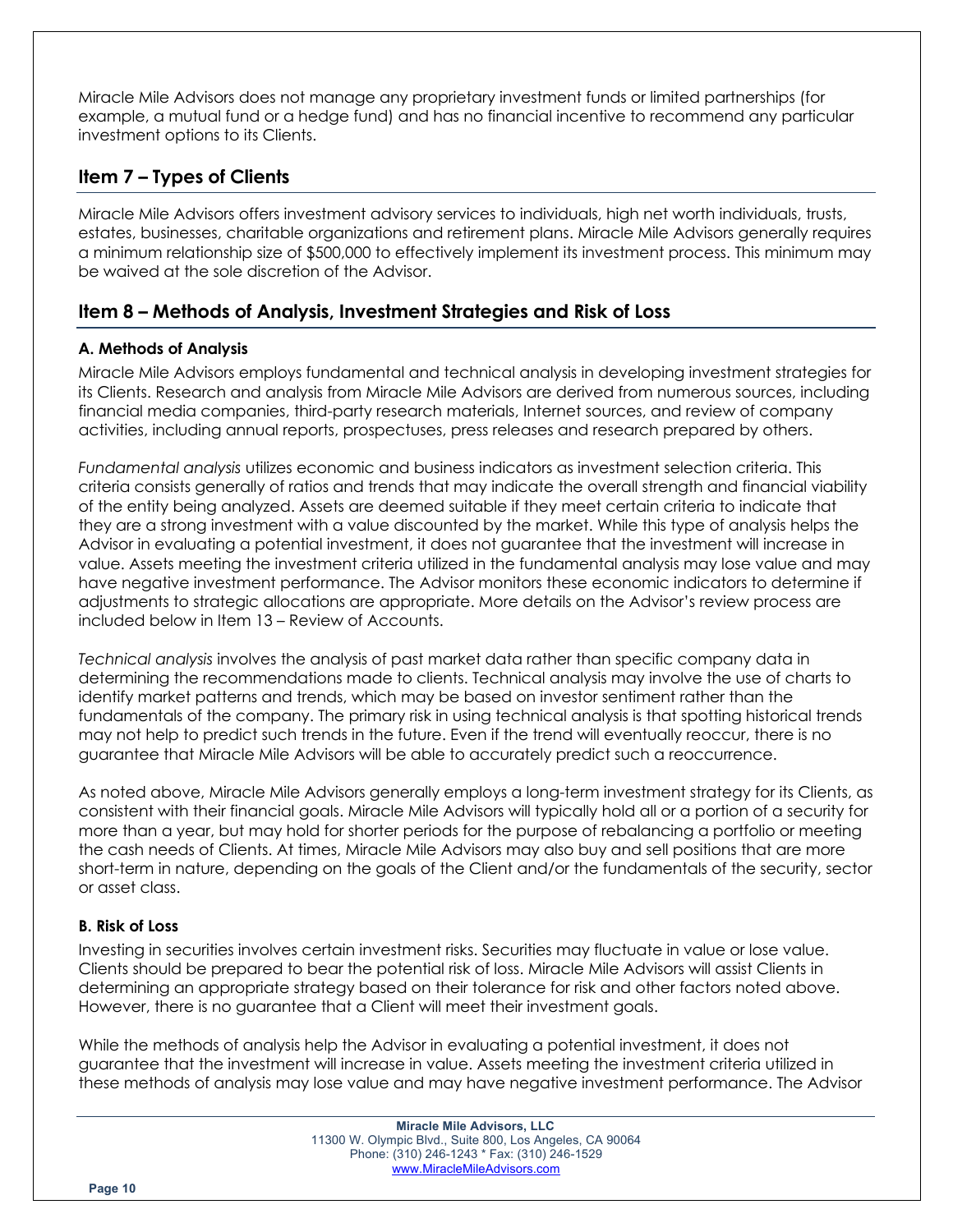monitors these economic indicators to determine if adjustments to strategic allocations are appropriate. More details on the Advisor's review process are included below in Item 13 – Review of Accounts.

Each Client engagement will entail a review of the Client's investment goals, financial situation, time horizon, tolerance for risk and other factors to develop an appropriate strategy for managing a Client's account. Client participation in this process, including full and accurate disclosure of requested information, is essential for the analysis of a Client's account[s]. The Advisor shall rely on the financial and other information provided by the Client or their designees without the duty or obligation to validate the accuracy and completeness of the provided information. It is the responsibility of the Client to inform the Advisor of any changes in financial condition, goals or other factors that may affect this analysis.

The risks associated with a particular strategy are provided to each Client in advance of investing Client accounts. The Advisor will work with each Client to determine their tolerance for risk as part of the portfolio construction process. Following are some of the risks associated with the Advisor's investment strategies:

#### Market Risks

The value of a Client's holdings may fluctuate in response to events specific to companies or markets, as well as economic, political, or social events in the U.S. and abroad. This risk is linked to the performance of the overall financial markets.

#### ETF Risks

The performance of ETFs is subject to market risk, including the possible loss of principal. The price of the ETFs will fluctuate with the price of the underlying securities that make up the funds. In addition, ETFs have a trading risk based on the loss of cost efficiency if the ETFs are traded actively and a liquidity risk if the ETFs has a large bid-ask spread and low trading volume. The price of an ETF fluctuates based upon the market movements and may dissociate from the index being tracked by the ETF or the price of the underlying investments. An ETF purchased or sold at one point in the day may have a different price than the same ETF purchased or sold a short time later.

#### Equity Risks

Investing in the stocks of individual companies in return for receiving a future payment of dividends and capital gains if the value of the stock increases. There is an innate risk involved when purchasing a stock that it may decrease in value and the investment may incur a loss.

#### Fixed Income Risks

Fixed income is subject to specific risks, including the following: (1) interest rate risks, i.e. the risk that bond prices will fall if interest rates rise, and vice versa, the risk depends on two things, the bond's time to maturity, and the coupon rate of the bond. (2) reinvestment risk, i.e. the risk that any profit gained must be reinvested at a lower rate than was previously being earned, (3) inflation risk, i.e. the risk that the cost of living and inflation increase at a rate that exceeds the income investment thereby decreasing the investor's rate of return, (4) credit default risk, i.e. the risk associated with purchasing a debt instrument which includes the possibility of the company defaulting on its repayment obligation, (5) rating downgrades, i.e. the risk associated with a rating agency's downgrade of the company's rating which impacts the investor's confidence in the company's ability to repay its debt and (6) Liquidity Risks, i.e. the risk that a bond may not be sold as quickly as there is no readily available market for the bond.

#### Mutual Fund Risks

The performance of mutual funds is subject to market risk, including the possible loss of principal. The price of the mutual funds will fluctuate with the value of the underlying securities that make up the funds. The price of a mutual fund is typically set daily therefore a mutual fund purchased at one point in the day will typically have the same price as a mutual fund purchased later that same day.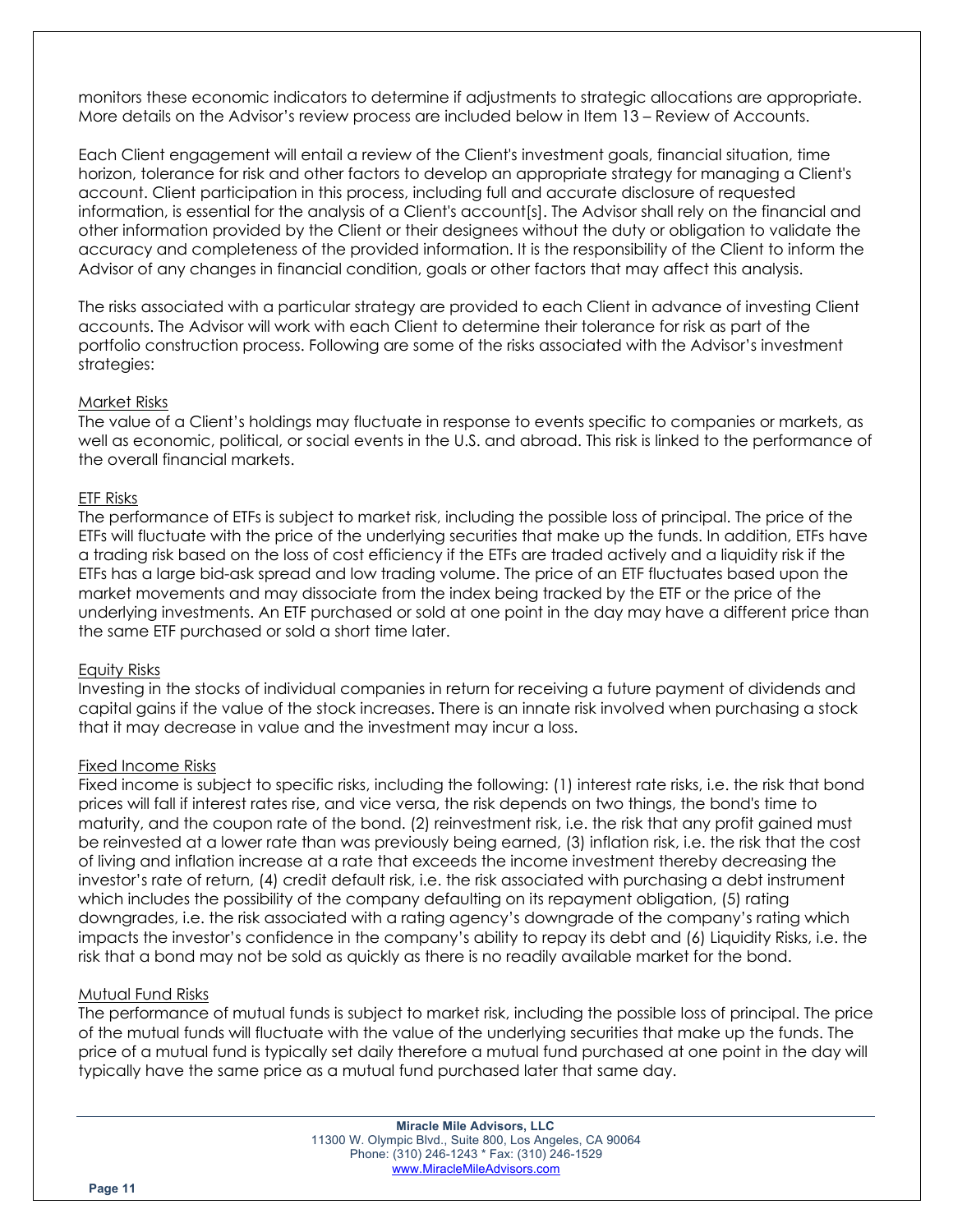#### Option Contracts Risks

Investments in options contracts have the risk of losing value in a relatively short period of time. Option contracts are leveraged instruments that allow the holder of a single contract to control many shares of an underlying stock. This leverage can compound gains or losses.

### Alternative Investment (Limited Partnerships) Risks

The performance of alternative investments (limited partnerships) can be volatile and may have limited liquidity. An investor could lose all or a portion of their investment. Such investments often have concentrated positions and investments that may carry higher risks. Client should only have a portion of their assets in these investments.

#### Leveraged and Inverse ETF Risks

Leveraged ETFs seek to deliver multiples of the performance of the index or benchmark they track. Some ETFs are "inverse" or "short" funds, meaning that they seek to deliver the opposite of the performance of the index or bench-mark they track. Some funds are both leveraged and short, meaning that they seek to achieve a return that is a multiple of the inverse performance of the underlying index. Most leveraged and inverse ETFs "reset" daily, meaning that they are designed to achieve their stated objectives on a daily basis. Due to the effect of compounding, their performance over longer periods of time can differ significantly from the performance (or inverse of the performance) of their underlying index during the same period of time. This effect is magnified by the use of leverage. Therefore, leveraged and inverse ETFs that are reset daily may be unsuitable for retail investors who plan to hold them for weeks or months, particularly in volatile markets.

#### Structured Notes Risks

Structured notes are not bank deposits and are not insured by the Federal Deposit Insurance Corporation or any other governmental agency. The terms and risks of each structured note vary materially depending on the nature and volatility of the referenced asset, the credit-worthiness of the issuer, and the maturity of the instrument, among other factors. The general risks associated with this type of investment include, but are not limited to, non-payment risk (payment of interest and return of principal may be reduced, in whole or in part, due to underperformance of the referenced asset); counter-party risk (for reasons such as bankruptcy, the issuer of the structured note may fail to pay all or a portion of the principal and interest due on the structured note); underperformance risk (depending on market conditions, the structured note may underperform alternative allocations to traditional bonds, the referenced asset, or a combination of such investments). Structured notes are significantly riskier than conventional debt instruments. There is a risk of loss of some or all of the principal at maturity

**Past performance is not a guarantee of future returns. Investing in securities and other investments involve a risk of loss that each Client should understand and be willing to bear. Clients are reminded to discuss these risks with the Advisor.**

## **Item 9 – Disciplinary Information**

**There are no legal, regulatory or disciplinary events involving Miracle Mile Advisors or its management person[s].** Miracle Mile Advisors values the trust Clients place in the Advisor. The Advisor encourages Clients to perform the requisite due diligence on any advisor or service provider that the Client engages. The backgrounds of the Advisor or Advisory Persons are available on the Investment Adviser Public Disclosure website at www.adviserinfo.sec.gov by searching with the Advisor's firm name or CRD# 143483.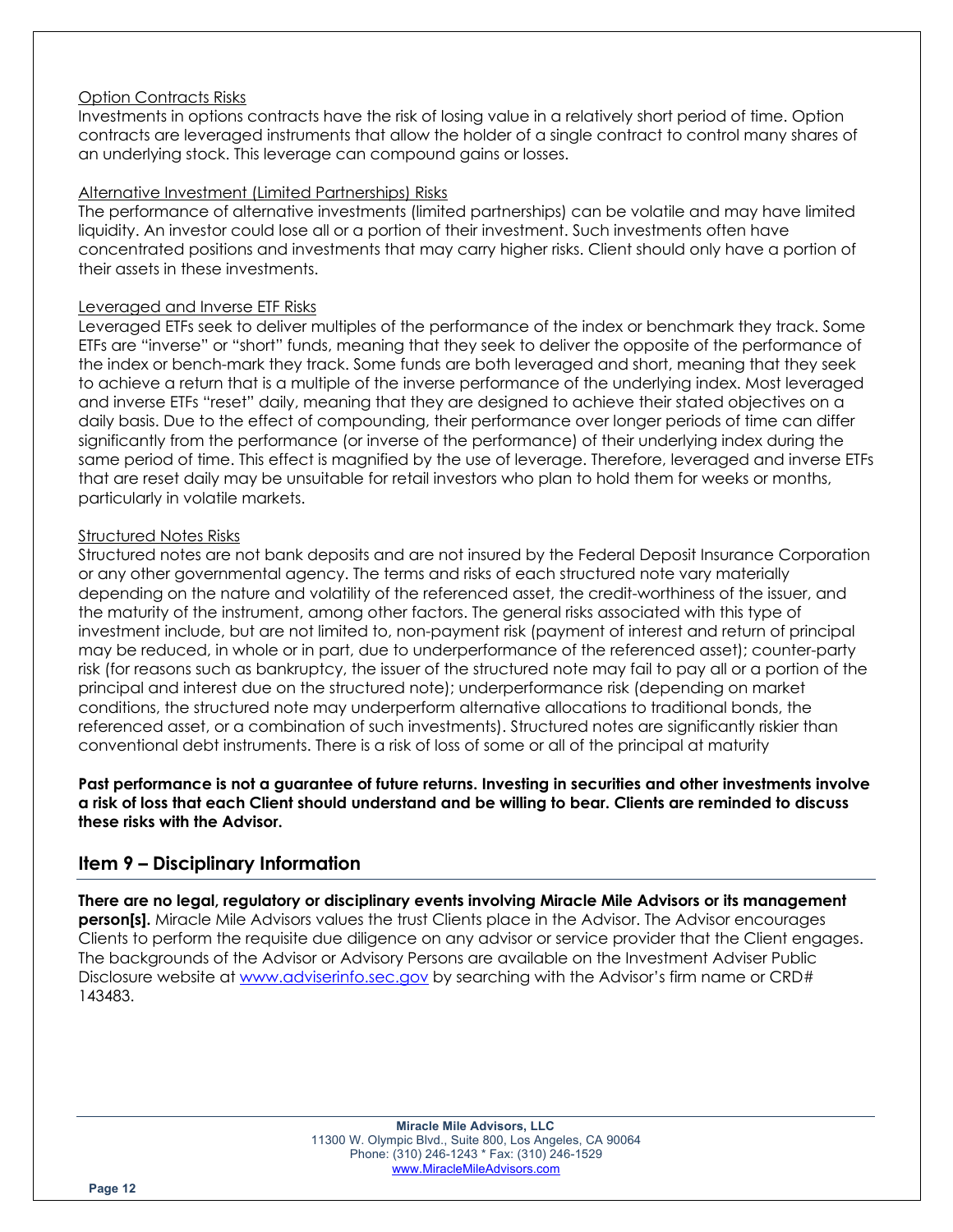# **Item 10 – Other Financial Industry Activities and Affiliations**

### Insurance Agency Affiliations

Miracle Mile Advisors is also a licensed insurance agency and certain Advisory Persons are licensed as insurance professionals. Miracle Mile Advisors will earn commission-based compensation for selling insurance products, including insurance products sold to Clients. Insurance commissions earned Miracle Mile Advisors are separate and in addition to advisory fees. However, Miracle Mile Advisors will never earn both a commission and an ongoing advisory fee on the same assets. Clients are under no obligation to purchase insurance products through Miracle Mile Advisors or any person affiliated with Miracle Mile Advisors.

## Broker-Dealer Affiliations

As noted in Item 5, certain Advisory Persons are also registered representatives of JBS. In one's separate capacity as a registered representative, Advisory Persons will receive commissions for the implementation of recommendations for commissionable transactions. Clients are not obligated to implement any recommendation provided by an Advisory Person. Neither the Advisor nor Advisory Persons will earn ongoing investment advisory fees in connection with any services implemented in one's separate capacity as a registered representative.

## **Item 11 – Code of Ethics, Participation or Interest in Client Transactions and Personal Trading**

## **A. Code of Ethics**

Miracle Mile Advisors has implemented a Code of Ethics (the "Code") that defines the Advisor's fiduciary commitment to each Client. This Code applies to all persons associated with Miracle Mile Advisors ("Supervised Persons"). The Code was developed to provide general ethical guidelines and specific instructions regarding the Advisor's duties to each Client. Miracle Mile Advisors and its Supervised Persons owe a duty of loyalty, fairness and good faith towards each Client. It is the obligation of Miracle Mile Advisors's Supervised Persons to adhere not only to the specific provisions of the Code, but also to the general principles that guide the Code. The Code covers a range of topics that address employee ethics and conflicts of interest. To request a copy of the Code, please contact the Advisor at (310) 246-1243.

## **B. Personal Trading with Material Interest**

Miracle Mile Advisors allows Supervised Persons to purchase or sell the same securities that may be recommended to and purchased on behalf of Clients. Miracle Mile Advisors does not act as principal in any transactions. In addition, the Advisor does not act as the general partner of a fund, or advise an investment company. Miracle Mile Advisors does not have a material interest in any securities traded in Client accounts.

## **C. Personal Trading in Same Securities as Clients**

Miracle Mile Advisors allows Supervised Persons to purchase or sell the same securities that may be recommended to and purchased on behalf of Clients. Owning the same securities that are recommended (purchase or sell) to Clients presents a conflict of interest that, as fiduciaries, must be disclosed to Clients and mitigated through policies and procedures. As noted above, the Advisor has adopted the Code to address insider trading (material non-public information controls); gifts and entertainment; outside business activities and personal securities reporting. When trading for personal accounts, Supervised Persons have a conflict of interest if trading in the same securities.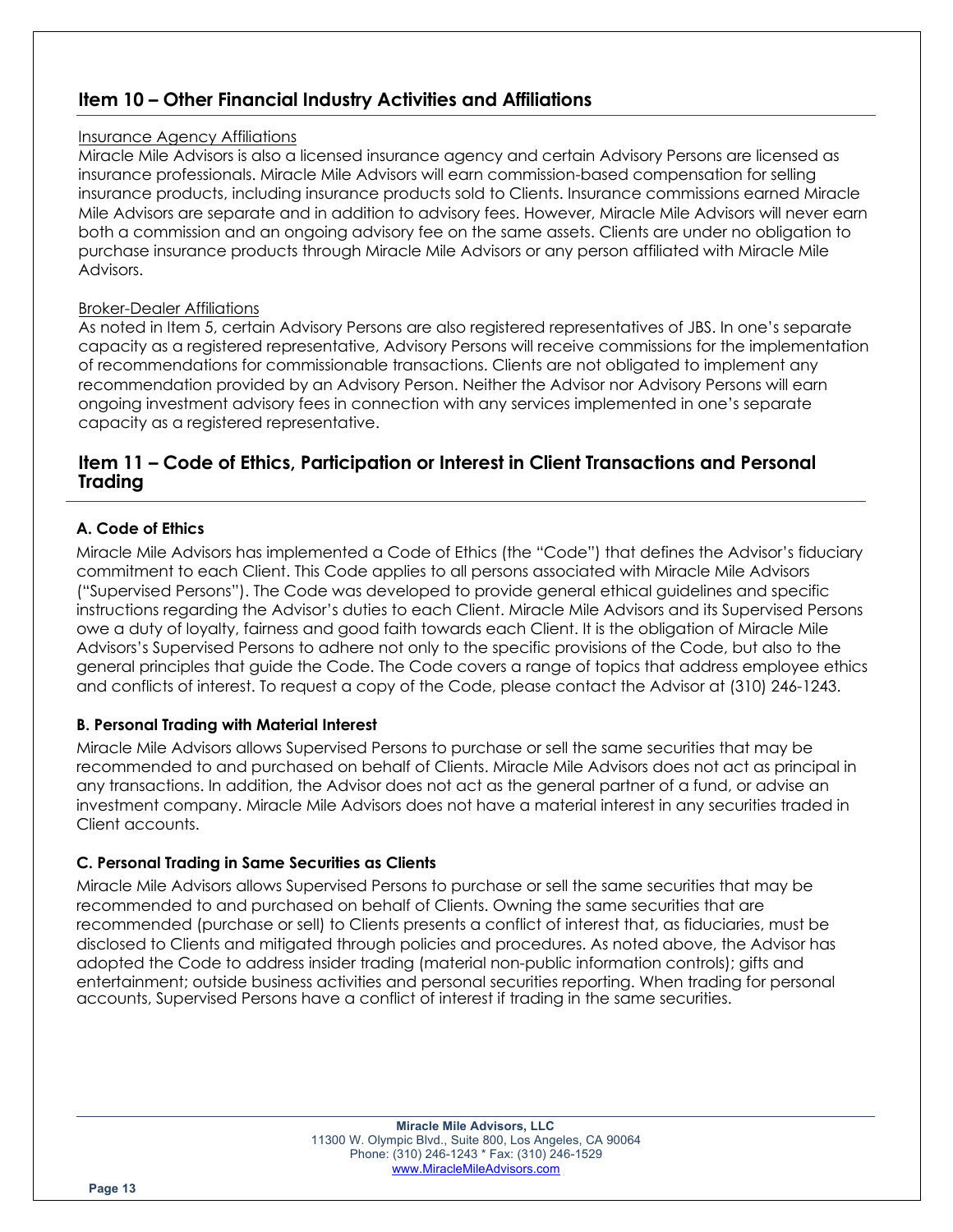The fiduciary duty to act in the best interest of its Clients can be violated if personal trades are made with more advantageous terms than Client trades, or by trading based on material non-public information. This risk is mitigated by Miracle Mile Advisors requiring reporting of personal securities trades by its Supervised Persons for review by the Chief Compliance Officer ("CCO") or delegate. The Advisor has also adopted written policies and procedures to detect the misuse of material, non-public information.

## **D. Personal Trading at Same Time as Client**

While Miracle Mile Advisors allows Supervised Persons to purchase or sell the same securities that may be recommended to and purchased on behalf of Clients, such trades are typically aggregated with Client orders or traded afterwards. **At no time will Miracle Mile Advisors, or any Supervised Person of Miracle Mile Advisors, transact in any security to the detriment of any Client.**

# **Item 12 – Brokerage Practices**

## **A. Recommendation of Custodian[s]**

Miracle Mile Advisors does not have discretionary authority to select the broker-dealer/custodian for custody and execution services. The Client will engage the broker-dealer/custodian (herein the "Custodian") to safeguard Client assets and authorize Miracle Mile Advisors to direct trades to the Custodian as agreed upon in the investment advisory agreement. Further, Miracle Mile Advisors does not have the discretionary authority to negotiate commissions on behalf of Clients on a trade-by-trade basis.

Where Miracle Mile Advisors does not exercise discretion over the selection of the Custodian, it may recommend the Custodian to Clients for custody and execution services. Clients are not obligated to use the Custodian recommended by the Advisor and will not incur any extra fee or cost associated with using a custodian not recommended by Miracle Mile Advisors. However, the Advisor may be limited in the services it can provide if the recommended Custodian is not engaged. Miracle Mile Advisors may recommend the Custodian based on criteria such as, but not limited to, reasonableness of commissions charged to the Client, services made available to the Client, and its reputation and/or the location of the Custodian's offices.

The Advisor typically recommends that Clients establish accounts with Johnstone Brokerage Services, LLC ("JBS"), TD Ameritrade Institutional, a division of TD Ameritrade, Inc. ("TD Ameritrade"), Charles Schwab & Co., Inc. ("Schwab") or Fidelity Clearing & Custody Solutions and related entities of Fidelity Investments, Inc. ("Fidelity"), each a member FINRA/SIPC. TD Ameritrade, Schwab and Fidelity are each an independent and unaffiliated SEC-registered broker-dealer. TD Ameritrade, Schwab and Fidelity offer to independent investment Advisors services, which include custody of securities, trade execution, clearance and settlement of transactions. Miracle Mile Advisors maintains an institutional relationship with TD Ameritrade, Schwab and Fidelity, whereby the Advisor receives economic benefits from TD Ameritrade, Schwab and Fidelity.

Following are additional details regarding the brokerage practices of the Advisor:

*1. Soft Dollars -* Soft dollars are revenue programs offered by broker-dealers/custodians whereby an advisor enters into an agreement to place security trades with a broker-dealer/custodian in exchange for research and other services. **Miracle Mile Advisors does not participate in soft dollar programs sponsored or offered by any broker-dealer/custodian. However, the Advisor receives certain economic benefits from the Custodian. Please see Item 14 below.**

*2. Brokerage Referrals -* Miracle Mile Advisors does not receive any compensation from any third party in connection with the recommendation for establishing an account.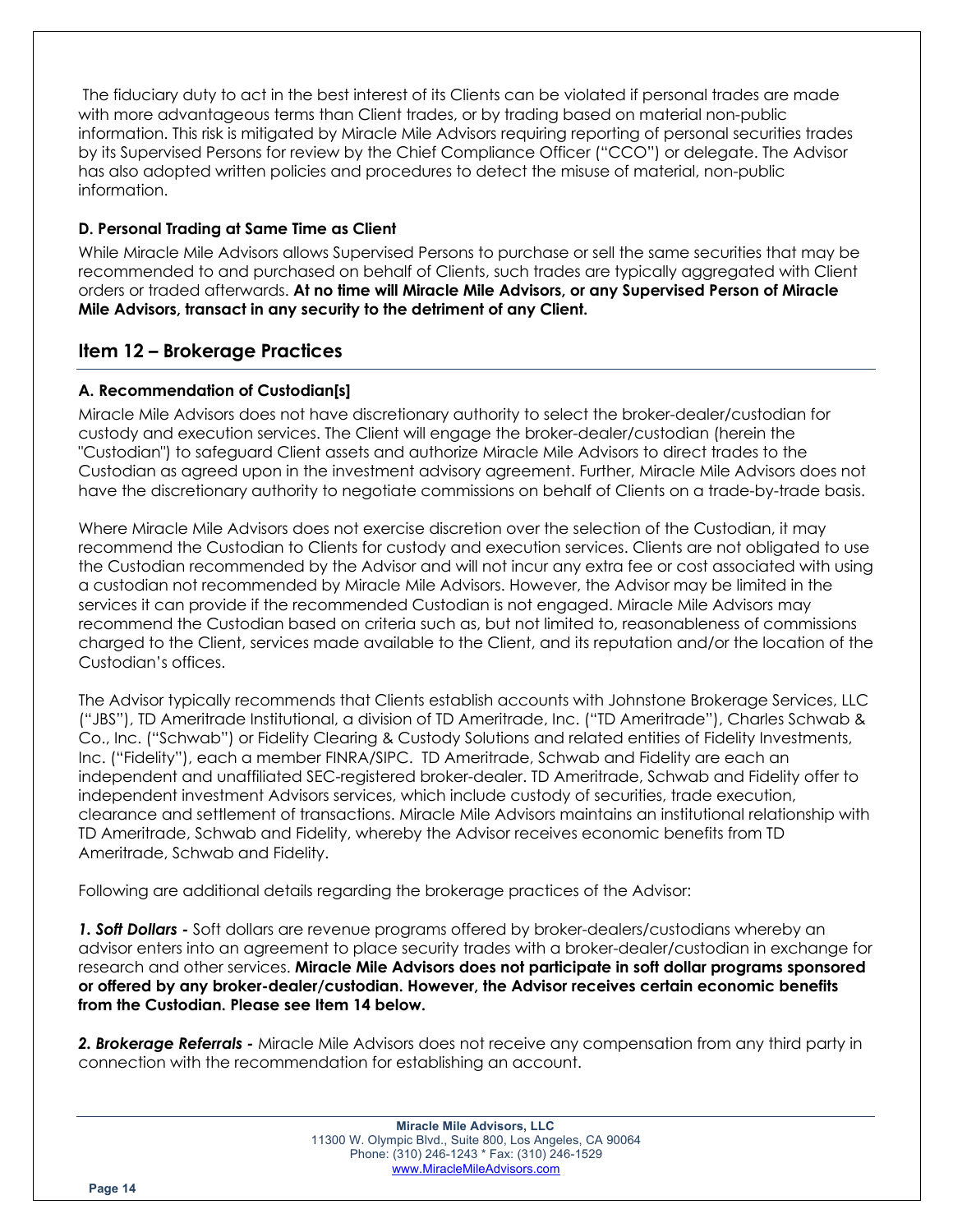*3. Directed Brokerage -* All Clients are serviced on a "directed brokerage basis", where Miracle Mile Advisors will place trades within the established account[s] at the Custodian designated by the Client. Further, all Client accounts are traded within their respective account[s]. The Advisor will not engage in any principal transactions (i.e., trade of any security from or to the Advisor's own account) or cross transactions with other Client accounts (i.e., purchase of a security into one Client account from another Client's account[s]). Miracle Mile Advisors will not be obligated to select competitive bids on securities transactions and does not have an obligation to seek the lowest available transaction costs. These costs are determined by the Custodian.

## **B. Aggregating and Allocating Trades**

The primary objective in placing orders for the purchase and sale of securities for Client accounts is to obtain the most favorable net results taking into account such factors as 1) price, 2) size of the order, 3) difficulty of execution, 4) confidentiality and 5) skill required of the Custodian. Miracle Mile Advisors will execute its transactions through the Custodian as authorized by the Client. Miracle Mile Advisors may aggregate orders in a block trade or trades when securities are purchased or sold through the Custodian for multiple (discretionary) accounts in the same trading day. If a block trade cannot be executed in full at the same price or time, the securities actually purchased or sold by the close of each business day must be allocated in a manner that is consistent with the initial pre-allocation or other written statement. This must be done in a way that does not consistently advantage or disadvantage any particular Clients' accounts.

# **Item 13 – Review of Accounts**

## **A. Frequency of Reviews**

Securities in Client accounts are monitored on a regular and continuous basis by Advisors Persons of Miracle Mile Advisors. Formal reviews are generally conducted at least annually or more frequently depending on the needs of the Client.

## **B. Causes for Reviews**

In addition to the investment monitoring noted in Item 13.A., each Client account shall be reviewed at least annually. Reviews may be conducted more frequently at the Client's request. Accounts may be reviewed as a result of major changes in economic conditions, known changes in the Client's financial situation, and/or large deposits or withdrawals in the Client's account[s]. The Client is encouraged to notify Miracle Mile Advisors if changes occur in the Client's personal financial situation that might adversely affect the Client's investment plan. Additional reviews may be triggered by material market, economic or political events.

## **C. Review Reports**

The Client will receive brokerage statements no less than quarterly from the Custodian. These brokerage statements are sent directly from the Custodian to the Client. The Client may also establish electronic access to the Custodian's website so that the Client may view these reports and their account activity. Client brokerage statements will include all positions, transactions and fees relating to the Client's account[s]. The Advisor may also provide Clients with periodic reports regarding their holdings, allocations, and performance.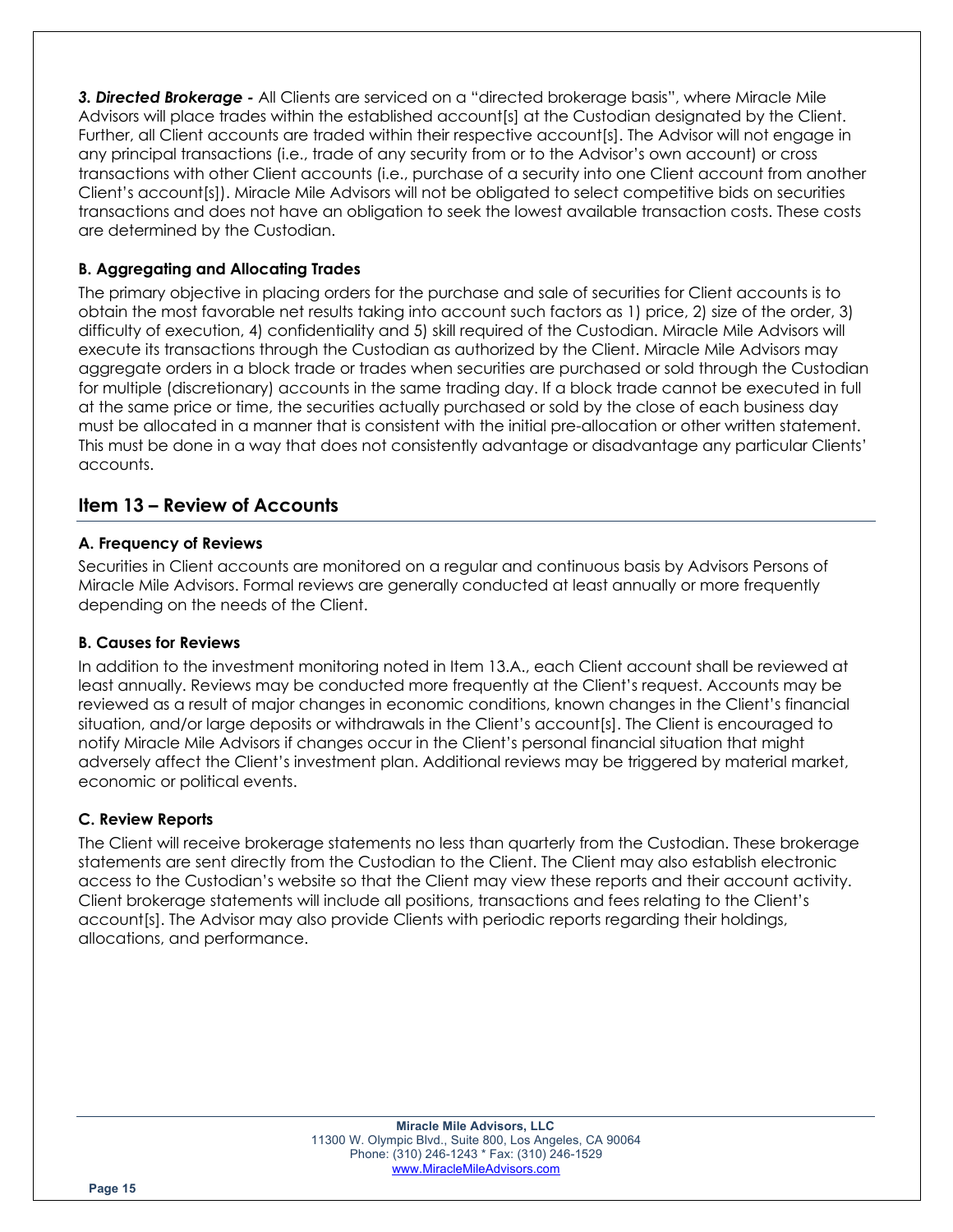# **Item 14 – Client Referrals and Other Compensation**

## **A. Compensation Received by Miracle Mile Advisors**

Miracle Mile Advisors is a fee-based advisory firm, that is compensated solely by its Clients and not from any investment product. Miracle Mile Advisors does not receive commissions or other compensation from product sponsors, broker-dealers or any un-related third party. Miracle Mile Advisors may refer Clients to various unaffiliated, non-advisory professionals (e.g. attorneys, accountants, estate planners) to provide certain financial services necessary to meet the goals of its Clients. Likewise, Miracle Mile Advisors may receive non-compensated referrals of new Clients from various third-parties.

## Participation in Institutional Advisor Platform

*Schwab –* MIracle Mile Advisors has established an institutional relationship with Schwab through its "Schwab Advisor Services" unit, a division of Schwab dedicated to serving independent advisory firms like MIracle Mile Advisors. As a registered investment advisor participating on the Schwab Advisor Services platform, MIracle Mile Advisors receives access to software and related support without cost because the Advisor renders investment management services to Clients that maintain assets at Schwab. Services provided by Schwab Advisor Services benefit the Advisor and many, but not all services provided by Schwab will benefit Clients. In fulfilling its duties to its Clients, the Advisor endeavors at all times to put the interests of its Clients first. Clients should be aware, however, that the receipt of economic benefits from a custodian creates a potential conflict of interest since these benefits may influence the Advisor's recommendation of this custodian over one that does not furnish similar software, systems support, or services.

*Services that Benefit the Client* – Schwab's institutional brokerage services include access to a broad range of investment products, execution of securities transactions, and custody of Client's funds and securities. Through Schwab, the Advisor may be able to access certain investments and asset classes that the Client would not be able to obtain directly or through other sources. Further, the Advisor may be able to invest in certain mutual funds and other investments without having to adhere to investment minimums that might be required if the Client were to directly access the investments.

*Services that May Indirectly Benefit the Client* – Schwab provides participating advisors with access to technology, research, discounts and other services. In addition, the Advisor receives duplicate statements for Client accounts, the ability to deduct advisory fees, trading tools, and back office support services as part of its relationship with Schwab. These services are intended to assist the Advisor in effectively managing accounts for its Clients, but may not directly benefit all Clients.

*Services that May Only Benefit the Advisor* – Schwab also offers other services to MIracle Mile Advisors that may not benefit the Client, including: educational conferences and events, financial start-up support, consulting services and discounts for various service providers. Access to these services creates a financial incentive for the Advisor to recommend Schwab, which results in a conflict of interest. MIracle Mile Advisors believes, however, that the selection of Schwab as Custodian is in the best interests of its Clients.

*TD Ameritrade –* As disclosed under Item 12, above, the Advisor participates in TD Ameritrade's institutional customer program and the Advisor may recommend TD Ameritrade to Clients for custody and brokerage services. There is no direct link between the Advisor's participation in the program and the investment advice it gives to its Clients, although the Advisor receives economic benefits through its participation in the program that are typically not available to TD Ameritrade retail investors. These benefits include the following products and services (provided without cost or at a discount): receipt of duplicate Client statements and confirmations; research related products and tools; consulting services;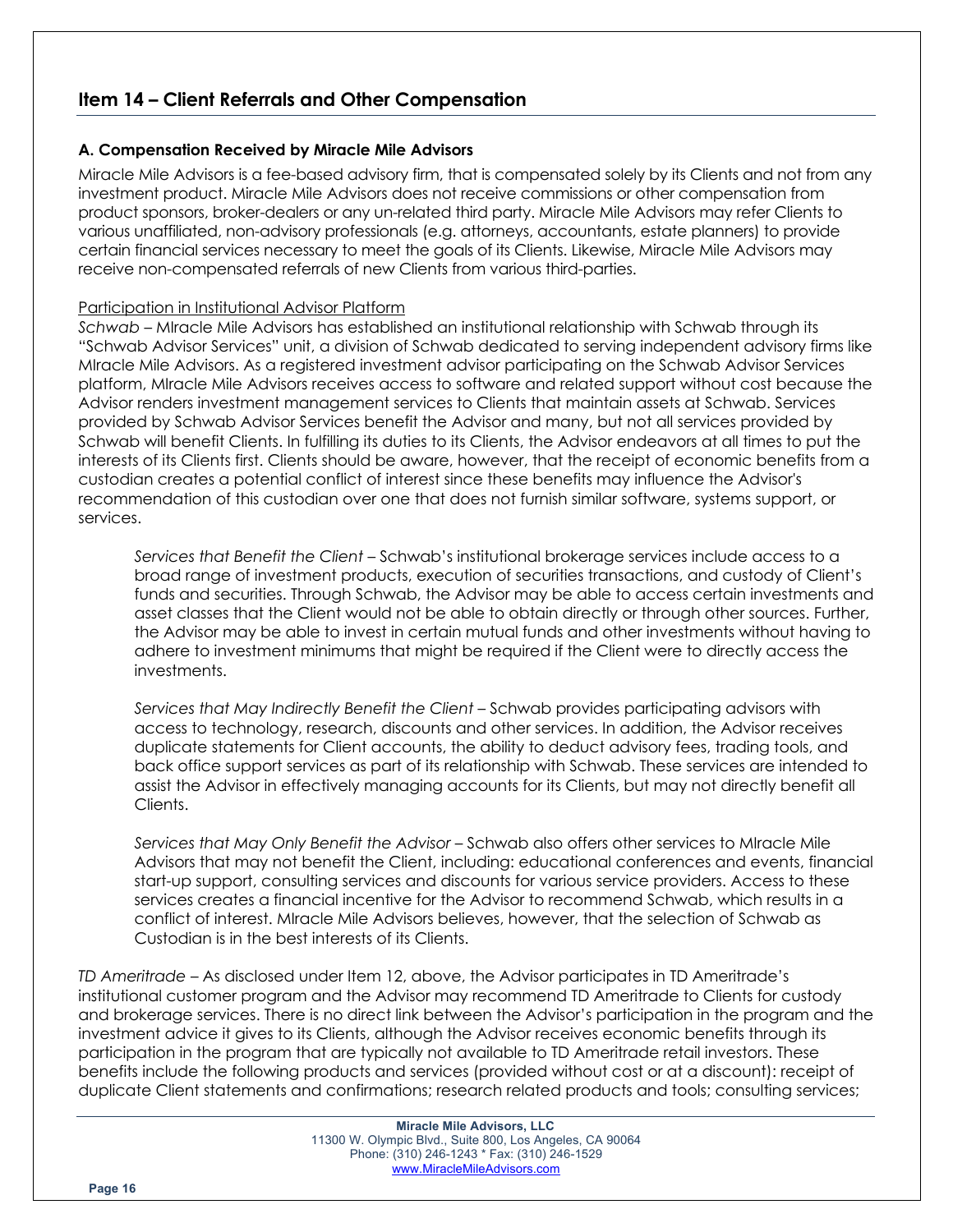access to a trading desk serving the Advisor participants; access to block trading (which provides the ability to aggregate securities transactions for execution and then allocate the appropriate shares to Client accounts); the ability to have advisory fees deducted directly from Client accounts; access to an electronic communications network for Client order entry and account information; access to mutual funds with no transaction fees and to certain institutional money managers; and discounts on compliance, marketing, research, technology, and practice management products or services provided to the Advisor by third party vendors. TD Ameritrade may also have paid for business consulting and professional services received by the Advisor's related persons. Some of the products and services made available by TD Ameritrade through the program may benefit the Advisor but may not benefit its Client accounts. These products or services may assist the Advisor in managing and administering Client accounts, including accounts not maintained at TD Ameritrade. Other services made available by TD Ameritrade are intended to help the Advisor manage and further develop its business enterprise. The benefits received by the Advisor or its personnel through participation in the program do not depend on the amount of brokerage transactions directed to TD Ameritrade. As part of its fiduciary duties to clients, the Advisor endeavors at all times to put the interests of its clients first. Clients should be aware, however, that the receipt of economic benefits by the Advisor or its related persons in and of itself creates a potential conflict of interest and may indirectly influence the Advisor's choice of TD Ameritrade for custody and brokerage services.

*Fidelity –* The Advisor has established an institutional relationship with Fidelity to assist the Advisor in managing Client account[s]. Access to the Fidelity Institutional platform is provided at no charge to the Advisor. The Advisor receives access to software and related support without cost because the Advisor renders investment management services to Clients that maintain assets at Fidelity. The software and related systems support may benefit the Advisor, but not its Clients directly. In fulfilling its duties to its Clients, the Advisor endeavors at all times to put the interests of its Clients first. Clients should be aware, however, that the receipt of economic benefits from a Custodian creates a conflict of interest since these benefits may influence the Advisor's recommendation of this Custodian over one that does not furnish similar software, systems support, or services.

Additionally, the Advisor may receive the following benefits from Fidelity: receipt of duplicate Client confirmations and bundled duplicate statements; access to a trading desk that exclusively services its institutional participants; access to block trading which provides the ability to aggregate securities transactions and then allocate the appropriate shares to Client accounts; and access to an electronic communication network for Client order entry and account information.

#### Referral to Other Investment Managers

The Advisor also will serve as a solicitor for various unaffiliated investment managers that have agreed to pay an ongoing referral fee for any such Client referrals made by the Advisor. As a solicitor, any conflict of interest will be fully disclosed to any Client who may be referred. The amount of the on-going referral fee will be negotiated with each investment manager but typically based on a percentage of assets managed by the investment manager. In the event a referred Client terminates its arrangement with the investment manager to which the Advisor referred the client, any unearned fees will be refunded immediately. The Advisor will continue to receive solicitor compensation as long as the Client's funds remain under the management of the investment manager.

## **B. Client Referrals from Solicitors**

If a Client is introduced to Miracle Mile Advisors by either an unaffiliated party or by a Miracle Mile Advisors affiliate, Miracle Mile Advisors may pay that solicitor a referral fee in accordance with the requirements of Rule 206(4)-3 of the Investment Advisers Act of 1940, and any corresponding state securities law requirements. Any such referral fee shall be paid solely from the investment management fees earned by Miracle Mile Advisors, and shall not result in any additional charge to the Client.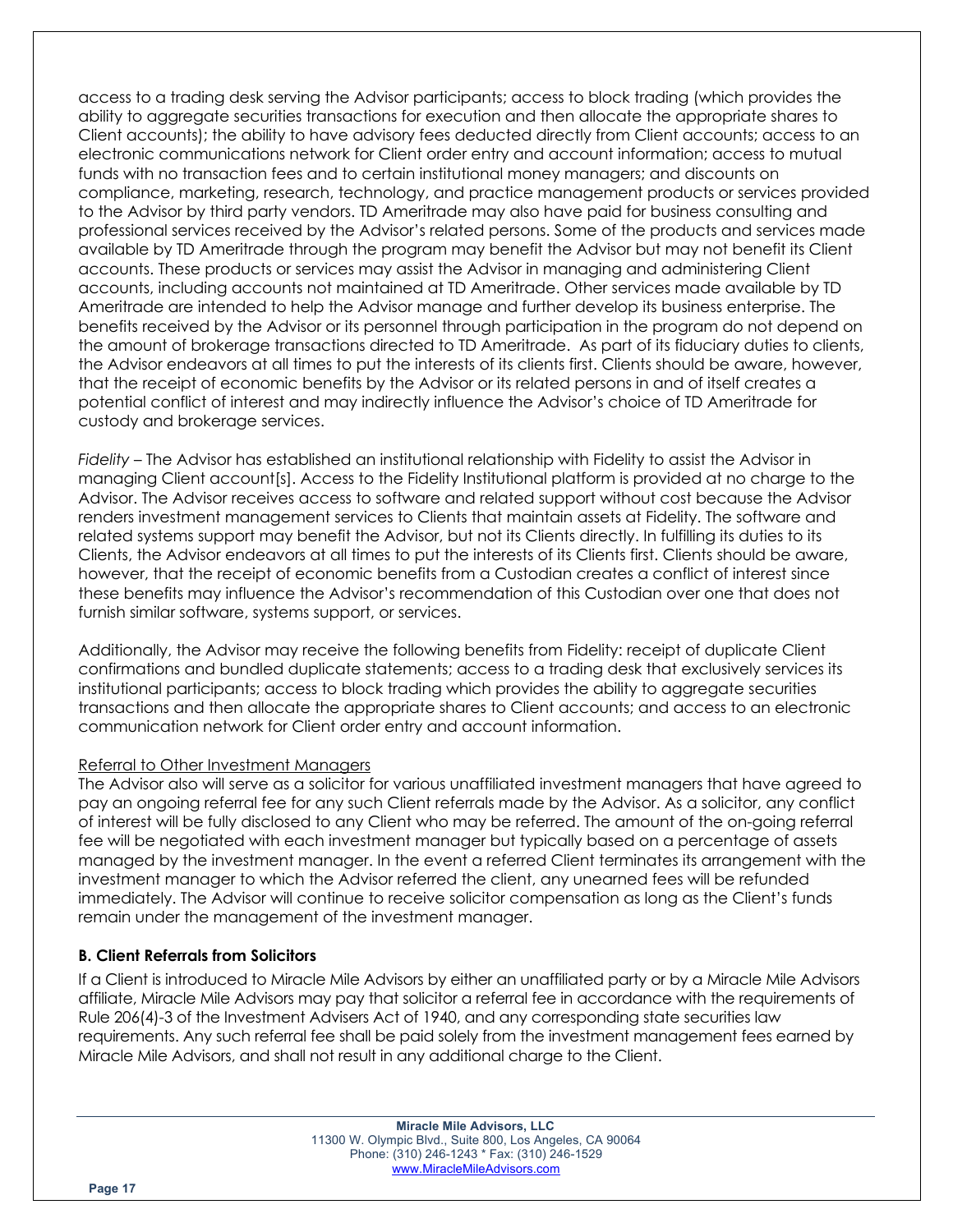# **Item 15 – Custody**

Miracle Mile Advisors does not accept or maintain custody of any Client accounts, except for the authorized deduction of the Advisor's fees. All Clients must place their assets with a "qualified custodian". Clients are required to engage the Custodian to retain their funds and securities and direct Miracle Mile Advisors to utilize that Custodian for the Client's security transactions. Clients should review statements provided by the Custodian to ensure accuracy, as the Custodian does not perform this review. For more information about custodians and brokerage practices, see Item 12 – Brokerage Practices.

If the Client gives the Advisor authority to move money from one account to another account, the Advisor may have custody of those assets. In order to avoid additional regulatory requirements, the Custodian and the Advisor have adopted safeguards to ensure that the money movements are completed in accordance with the Client's instructions.

## **Item 16 – Investment Discretion**

Miracle Mile Advisors generally has discretion over the selection and amount of securities to be bought or sold in Client accounts without obtaining prior consent or approval from the Client. However, these purchases or sales may be subject to specified investment objectives, guidelines, or limitations previously set forth by the Client and agreed to by Miracle Mile Advisors. Discretionary authority will only be authorized upon full disclosure to the Client. The granting of such authority will be evidenced by the Client's execution of an investment advisory agreement containing all applicable limitations to such authority. All discretionary trades made by Miracle Mile Advisors will be in accordance with each Client's investment objectives and goals.

# **Item 17 – Voting Client Securities**

Miracle Mile Advisors does not accept proxy-voting responsibility for any Client. Clients will receive proxy statements directly from the Custodian. The Advisor will assist in answering questions relating to proxies, however, the Client retains the sole responsibility for proxy decisions and voting.

## **Item 18 – Financial Information**

Neither Miracle Mile Advisors, nor its management, have any adverse financial situations that would reasonably impair the ability of Miracle Mile Advisors to meet all obligations to its Clients. Neither Miracle Mile Advisors, nor any of its Advisory Persons, have been subject to a bankruptcy or financial compromise. Miracle Mile Advisors is not required to deliver a balance sheet along with this Disclosure Brochure as the Advisor does not collect advance fees of \$1,200 or more for services to be performed six months or more in the future.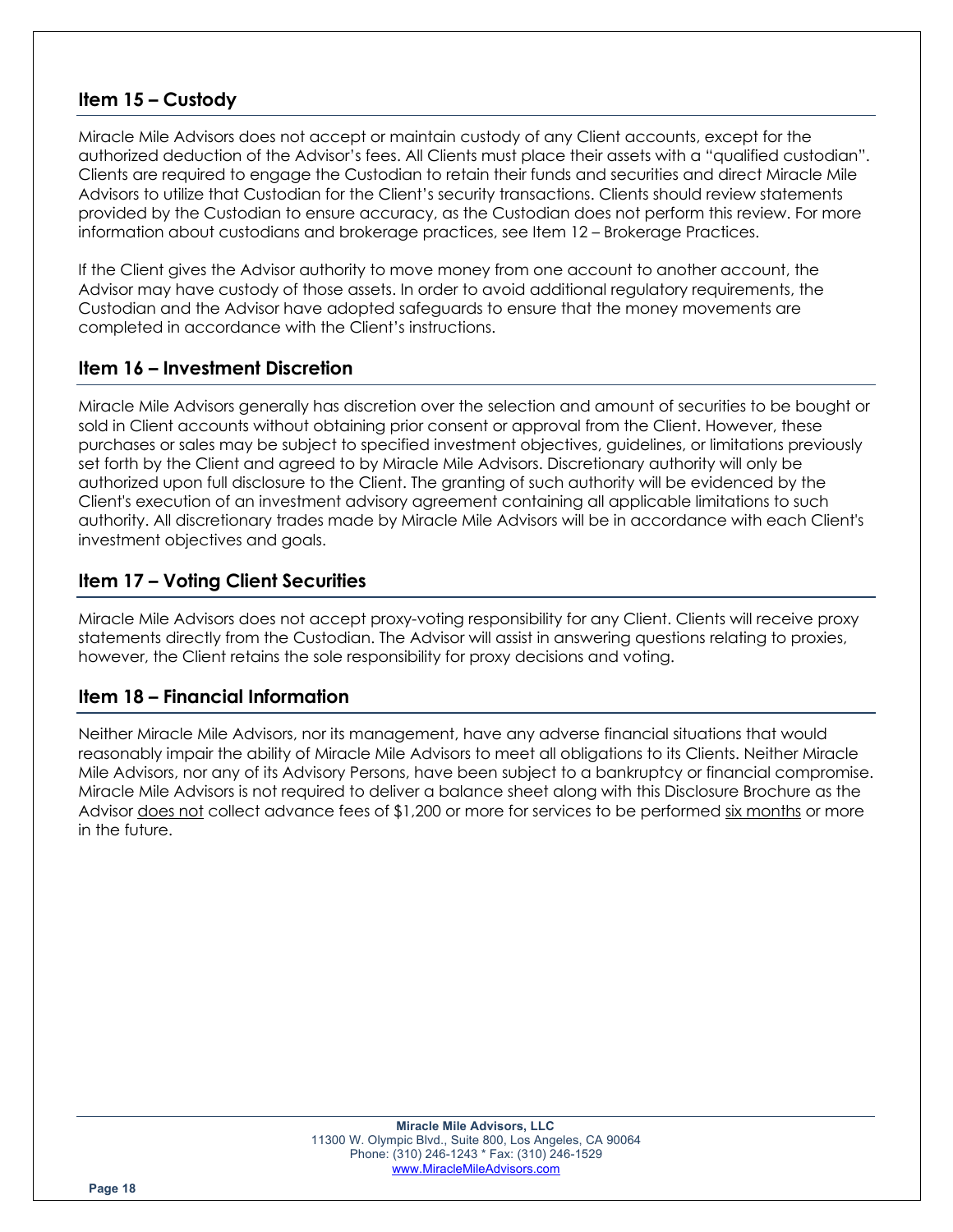## **Privacy Policy**

Effective: March 18, 2022

## **Our Commitment to You**

Miracle Mile Advisors, LLC ("Miracle Mile Advisors" or the "Advisor") is committed to safeguarding the use of personal information of our Clients (also referred to as "you" and "your") that we obtain as your Investment Advisor, as described here in our Privacy Policy ("Policy").

Our relationship with you is our most important asset. We understand that you have entrusted us with your private information, and we do everything that we can to maintain that trust. Miracle Mile Advisors (also referred to as "we", "our" and "us") protects the security and confidentiality of the personal information we have and implements controls to ensure that such information is used for proper business purposes in connection with the management or servicing of our relationship with you.

Miracle Mile Advisors does not sell your non-public personal information to anyone. Nor do we provide such information to others except for discrete and reasonable business purposes in connection with the servicing and management of our relationship with you, as discussed below.

Details of our approach to privacy and how your personal non-public information is collected and used are set forth in this Policy.

## **Why you need to know?**

Registered Investment Advisors ("RIAs") must share some of your personal information in the course of servicing your account. Federal and State laws give you the right to limit some of this sharing and require RIAs to disclose how we collect, share, and protect your personal information.

#### **What information do we collect from you?**

| Driver's license number                               | Date of birth                   |
|-------------------------------------------------------|---------------------------------|
| Social security or taxpayer identification<br>number  | Assets and liabilities          |
| Name, address and phone number[s]                     | Income and expenses             |
| E-mail address[es]                                    | Investment activity             |
| Account information (including other<br>institutions) | Investment experience and goals |

#### **What Information do we collect from other sources?**

| Custody, brokerage and advisory<br>agreements    | Account applications and forms                         |
|--------------------------------------------------|--------------------------------------------------------|
| Other advisory agreements and legal<br>documents | Investment questionnaires and suitability<br>documents |
| Transactional information with us or others      | Other information needed to service<br>account         |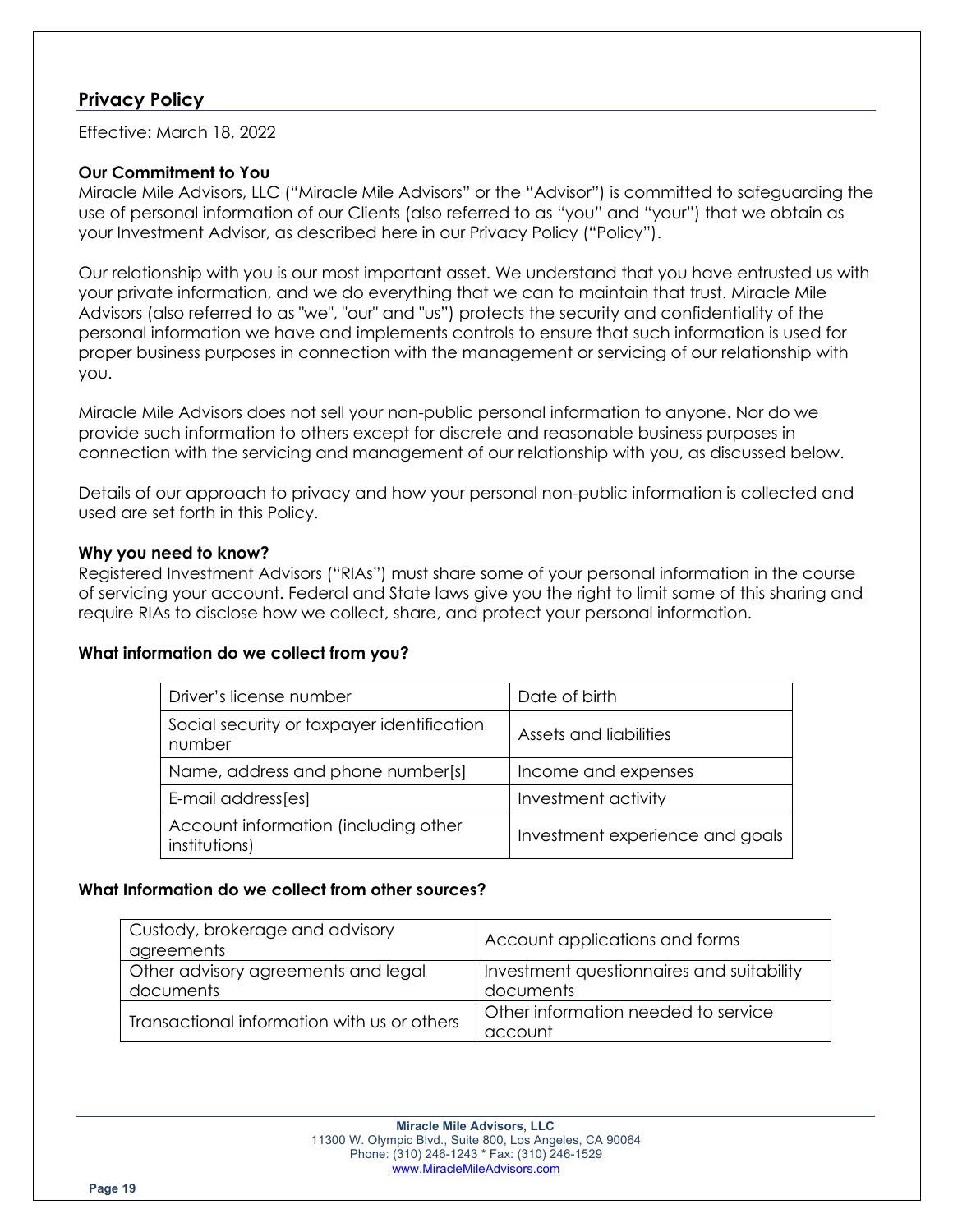## **How do we protect your information?**

To safeguard your personal information from unauthorized access and use we maintain physical, procedural and electronic security measures. These include such safeguards as secure passwords, encrypted file storage and a secure office environment. Our technology vendors provide security and access control over personal information and have policies over the transmission of data. Our associates are trained on their responsibilities to protect Client's personal information.

We require third parties that assist in providing our services to you to protect the personal information they receive from us.

## **How do we share your information?**

An RIA shares Client personal information to effectively implement its services. In the section below, we list some reasons we may share your personal information.

| <b>Basis For Sharing</b>                                                                                                                                                                                                                                                                                                                                                                                                                                                                                                                      | Do we share? | Can you<br>limit? |
|-----------------------------------------------------------------------------------------------------------------------------------------------------------------------------------------------------------------------------------------------------------------------------------------------------------------------------------------------------------------------------------------------------------------------------------------------------------------------------------------------------------------------------------------------|--------------|-------------------|
| <b>Servicing our Clients</b><br>We may share non-public personal information with non-<br>affiliated third parties (such as administrators, brokers,<br>custodians, regulators, credit agencies, other financial<br>institutions) as necessary for us to provide agreed upon services<br>to you, consistent with applicable law, including but not limited<br>to: processing transactions; general account maintenance;<br>responding to regulators or legal investigations; and credit<br>reporting.                                         | Yes          | <b>No</b>         |
| <b>Marketing Purposes</b><br>Miracle Mile Advisors does not disclose, and does not intend to<br>disclose, personal information with non-affiliated third parties to<br>offer you services. Certain laws may give us the right to share<br>your personal information with financial institutions where you<br>are a customer and where Miracle Mile Advisors or the client<br>has a formal agreement with the financial institution. We will<br>only share information for purposes of servicing your accounts,<br>not for marketing purposes. | <b>No</b>    | Not Shared        |
| <b>Authorized Users</b><br>Your non-public personal information may be disclosed to you<br>and persons that we believe to be your authorized agent[s] or<br>representative[s].                                                                                                                                                                                                                                                                                                                                                                | Yes          | Yes               |
| <b>Information About Former Clients</b><br>Miracle Mile Advisors does not disclose and does not intend to<br>disclose, non-public personal information to non-affiliated third<br>parties with respect to persons who are no longer our Clients.                                                                                                                                                                                                                                                                                              | <b>No</b>    | Not Shared        |